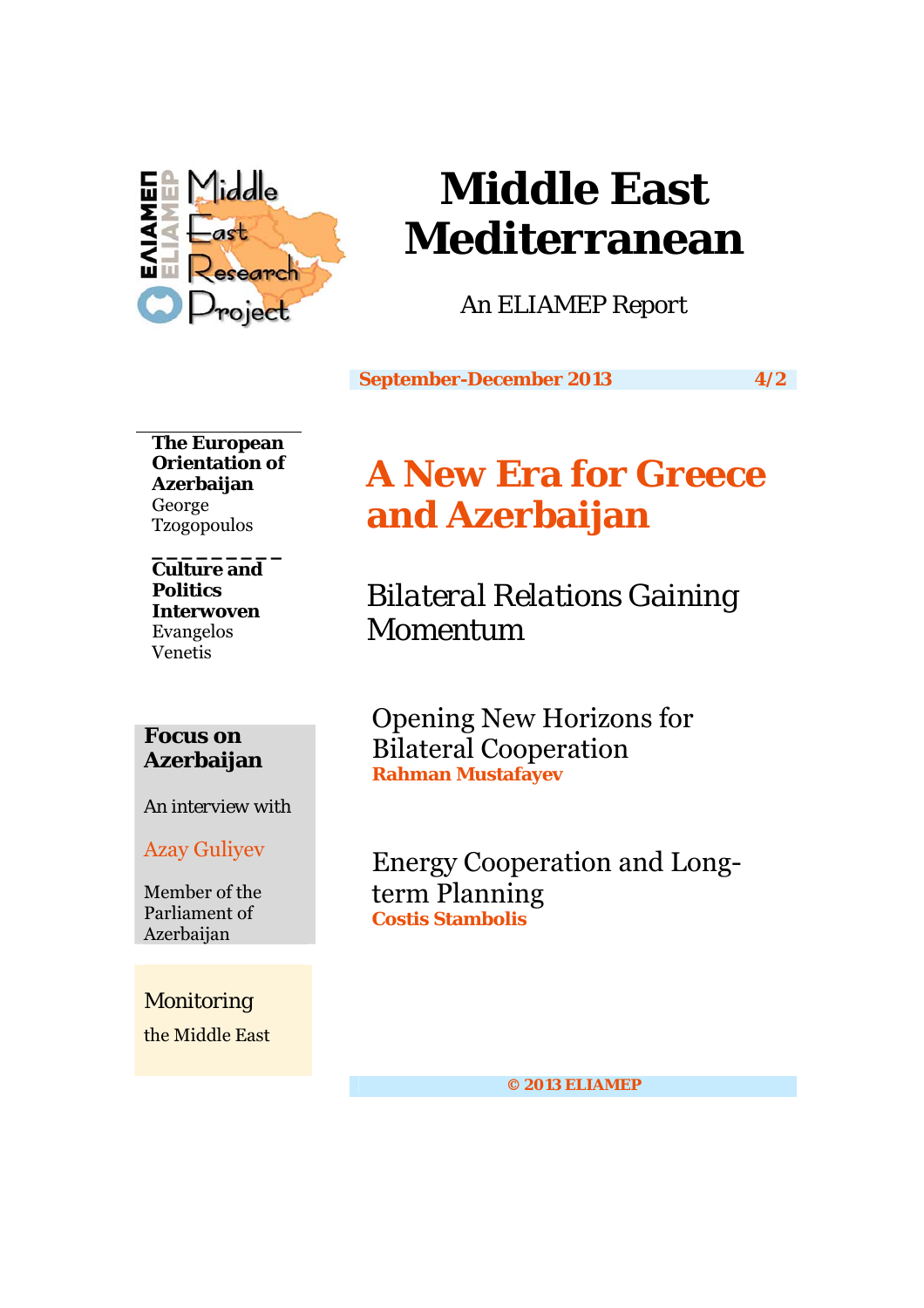# **Middle East Mediterranean**

### **Editorial Team**  \_\_\_\_\_\_\_\_\_\_\_\_\_\_\_

Evangelos Venetis, *Editor in Chief, The Middle East Research Project, ELIAMEP*

> Evangelos Tembos, *Research Associate, ELIAMEP*

George Tzogopoulos, *Web Editor Bodossakis Post-Doctoral Fellow at ELIAMEP* 

> Thanos Dokos, Senior Advisor*, Director-General, ELIAMEP*

### **Editorial Office**  \_\_\_\_\_\_\_\_\_\_\_\_\_\_\_

Hellenic Foundation for European and foreign Policy - ELIAMEP *49, Vas. Sofias str., Athens, 10676, Greece T.: (+30) 210 7257110 Email: mideast@eliamep.gr; venetis@eliamep.gr*

**Middle East Mediterranean (MEM)** is an unbiased bimonthly report of the *ELIAMEP Middle East Research Project*, focusing largely on geopolitical and economic developments, debates as well as policies, affecting the future of the Middle East. Having a global outlook MEM hosts analyses, commentaries, interviews and news, conducting research in the fields of politics, economics and culture in the Middle East and adjacent areas, such as the Eastern Mediterranean.

NOTICE: The views expressed in the articles of the *Middle East Mediterranean* do not reflect the point of view of the Hellenic Institute for European and Foreign Policy and the Editorial Team.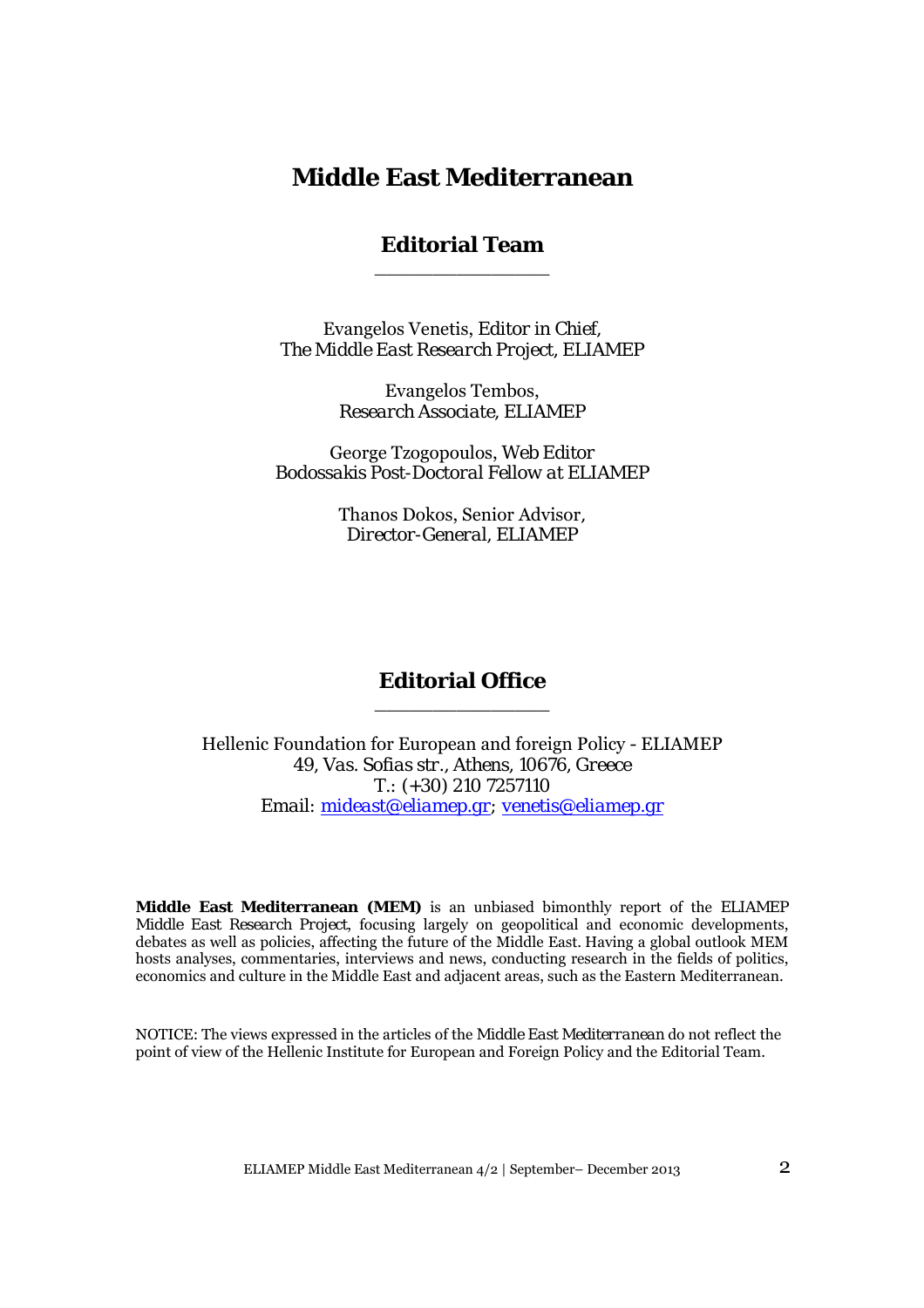#### CONTENTS

### **Analyses**

| <b>Editor's Note</b>                                                                                                    |  |
|-------------------------------------------------------------------------------------------------------------------------|--|
| Azerbaijani-Hellenic Relations in 2013: Opening New Horizons for Bilateral<br>Cooperation<br>H.E. Dr. Rahman Mustafayev |  |
| The year of 2013 opened new opportunities for the strengthening of cooperation between<br>Baku and Athens.              |  |
|                                                                                                                         |  |

#### **Energy Cooperation and Long term Planning: The Pivotal Role of Greece in Azerbaijan's Gas Export Outreach to Europe**  *Dr. Costis Stambolis*  **12**

Through its new base in Greece Socar can begin to play a far more influential role than so far appreciated, which will make it part of the European energy scene and further enhance its prospects as a global player.

# **Comments**

| The European Orientation of Azerbaijan: Seeing the glass half-full<br>Dr. George Tzogopoulos                                                                                         | 15 |
|--------------------------------------------------------------------------------------------------------------------------------------------------------------------------------------|----|
| As an oil and gas producer and transit country, Azerbaijan has a pivotal role to play in the<br>EU security strategy while Brussels has both direct trade and political interests in |    |

| <b>Culture and Politics Interwoven: The Partnership of Athens and Baku</b> | 17 |
|----------------------------------------------------------------------------|----|
| Dr. Evangelos Venetis                                                      |    |

The bilateral cultural awareness can contribute to a balanced policy of Athens and Baku at regional and international level, thus forming the basis for promoting security in the Caucasus and beyond.

fostering regional cooperation in various sectors including energy and transport.

#### **Focus on Azerbaijan**

Highlighting the strategic role of Azerbaijan in a multidimensional regional context. An interview with Mr. Azay Guliyev, Member of the Parliament of Azerbaijan. **20** 

### **Monitoring the Middle East**

A selection of news and comments on major developments in the region.

ELIAMEP Middle East Mediterranean 4/2 | September– December 2013 3

**27**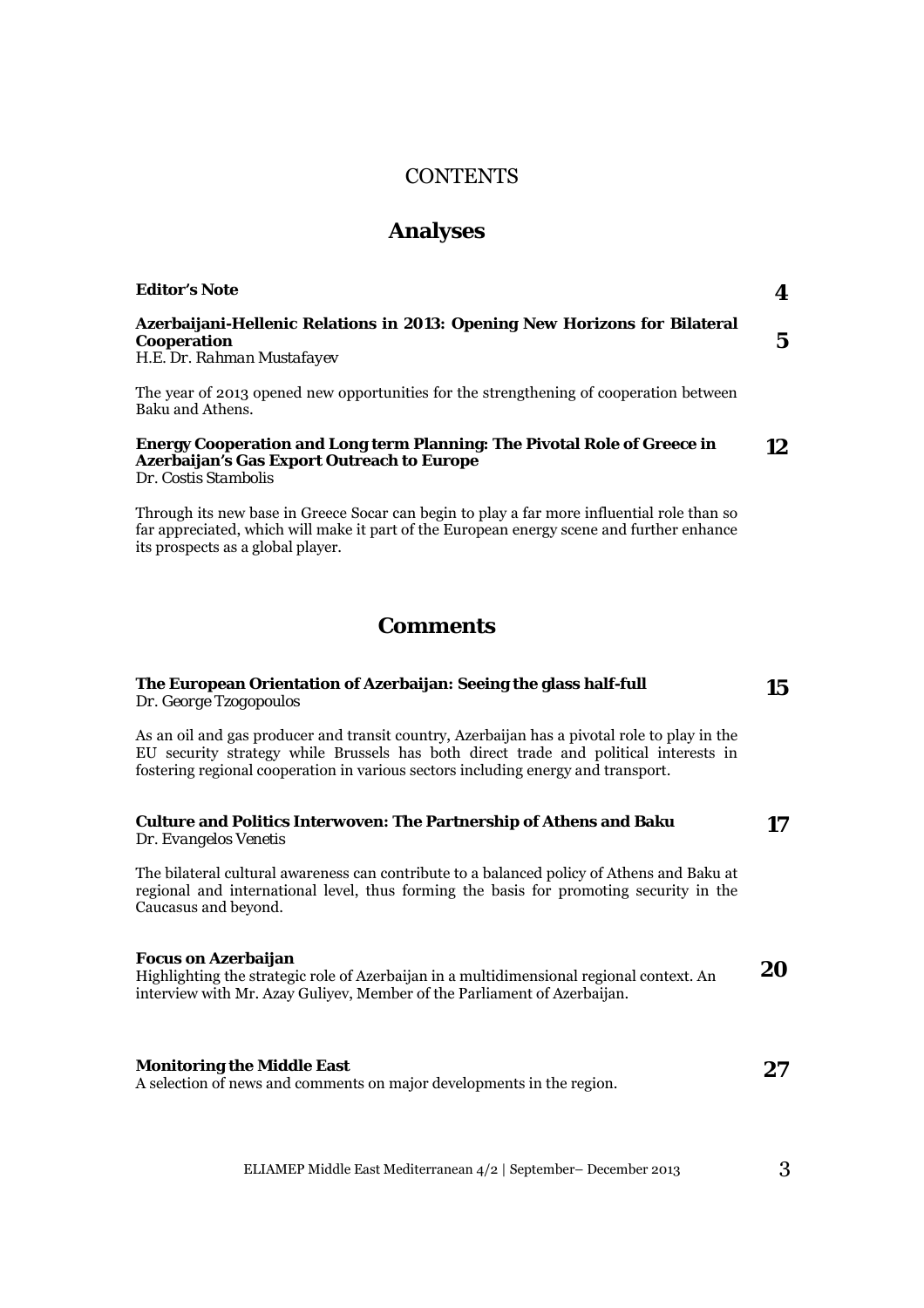# **Editor's Note**

Given the strategic geographical location of Azerbaijan, Baku has a key regional role in promoting the message of multiculturalism and secularism. By being a part of the Muslim world and Europe it actually promotes interreligious and intercultural dialogue and is making progress in its democratic transition. Today the country looks to the future with the utmost optimism. For Azerbaijan the Silk Road still exists in its modern form: both cultural and economic corridors have enriched and strengthened the preexisting volume of commerce. In the territories which once trading houses and caravans acted, lived and stationed, today there is a multicultural secular Muslim society with a dynamic economy and open to contacts and investments. It also boosts economic developments in the Caucasus, for instance the Caucasian railway Baku-Kars-Tbilisi.

Greek-Azerbaijani relations are of particular importance for geopolitical stability in the Caucasus, the Black Sea and the Eastern Mediterranean. These relationships acquire another dimension given the interest of both sides to the EU's role as a stabilizing force in these regions.

Cooperation between Athens and Baku is much needed on crisis and geopolitical stability issues in areas of mutual interest, such as the Caucasus, the Eastern Mediterranean and the Black Sea. Increased cooperation between Greece and Azerbaijan and neighboring countries is a positive factor for enhancing geopolitical stability in the region. Bilateral contacts, exchange of views and cooperation in the context of geopolitical research are able to mutually benefit both countries, both in resolving critical issues related to geopolitical stability and security and the geopolitical configuration of a secure environment conducive to the economic development of these areas.

The current issue of the Middle East Mediterranean focuses on those aspects related to Azerbaijan and Greece that are expected to have a strong impact on future bilateral and regional developments.

*MEM*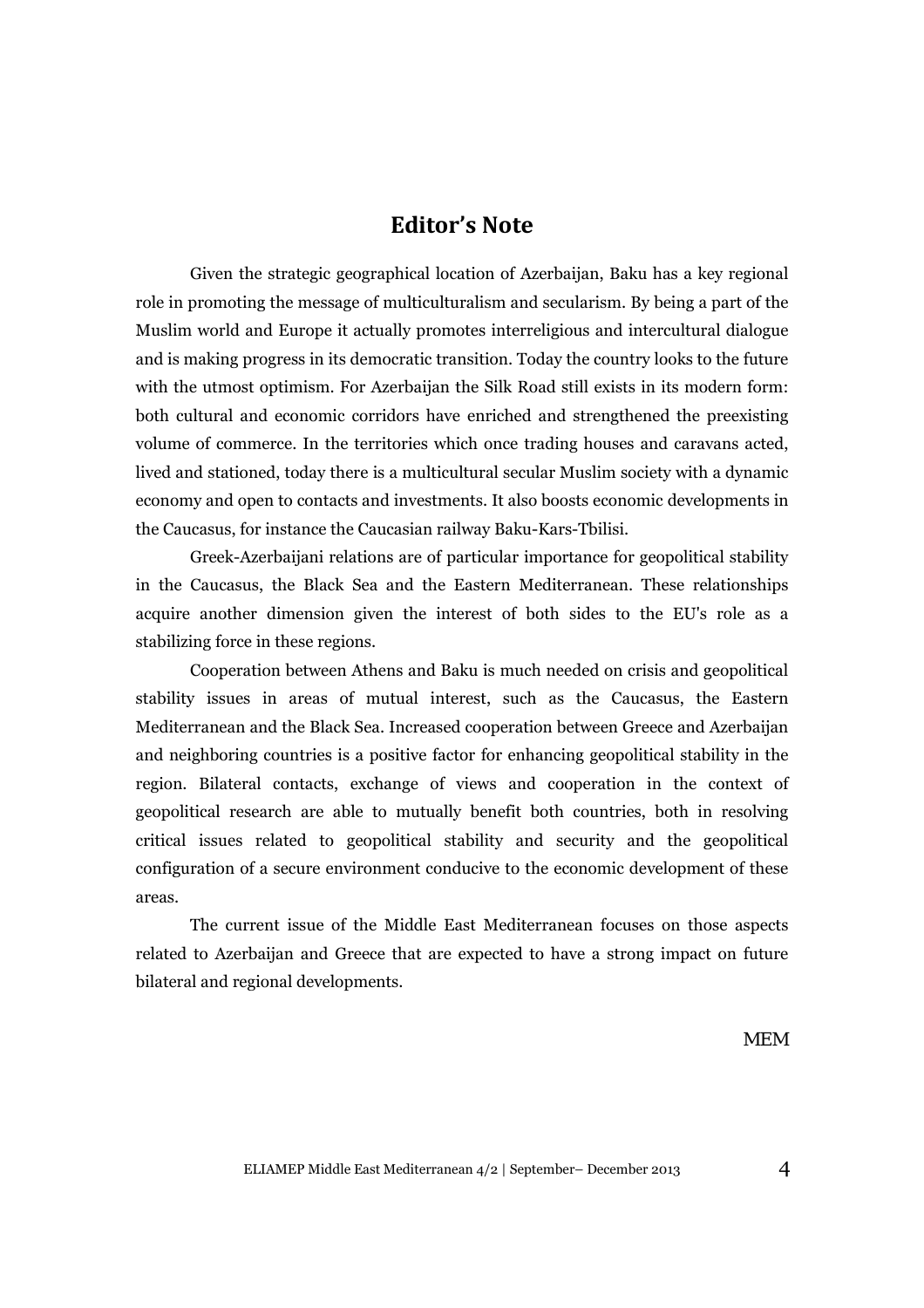*Rahman Mustafayev,* Opening New Horizons for Bilateral Cooperation



# *Analyses*

# Azerbaijani-Hellenic Relations in 2013: Opening New Horizons for Bilateral Cooperation

H.E. Dr. Rahman Mustafayev, *Ambassador of the Republic of Azerbaijan to the Hellenic Republic* 

*The year of 2013 opened new opportunities for the strengthening of cooperation between Baku and Athens.* 

Our countries do not share a common border but we have always considered Greece to be a friendly neighbouring country. In the previous year, friendship and neighbourhood relations not only strengthened, but also reached a new level. Political and economic relationships were developed, important decisions were taken in the energy sector, and communications between businessmen, students and scientists became more frequent. Direct links were established between youth organisations, universities, national libraries and cities in both countries. All these facts testify to increased interest by citizens of our countries in cooperation and the opening of new page of Azerbaijani-Hellenic relations.

I think I am not mistaken in saying that a new level of relationships between Baku and Athens started following the official

visit of Mr. Ilham Aliyev, President of Azerbaijan, to Greece in February 2009. That visit established a strong basis for friendship, cooperation and trust for future Azerbaijani-Greek relations, and has given rise to the gradual initiation of cooperation in all fields.

A strong boost was given to high-level political dialogue. The President of the country Mr. Karolos Papoulias paid an official visit to Baku in April 2011. The Ministers of Foreign Affairs of both our countries, Elmar Mammadyarov and Dimitrios Avramopoulos, went on official visits to Athens and Baku respectively in February 2011 and in April 2013, and Antonis Samaras, Prime Minister of Greece, paid a working visit to Baku on May 19.

Parliamentary contacts have been developed. Azerbaijani-Greek Friendship Group of the Milli Mejlis (Parliament) of Azerbaijan paid a return visit to Athens in the period of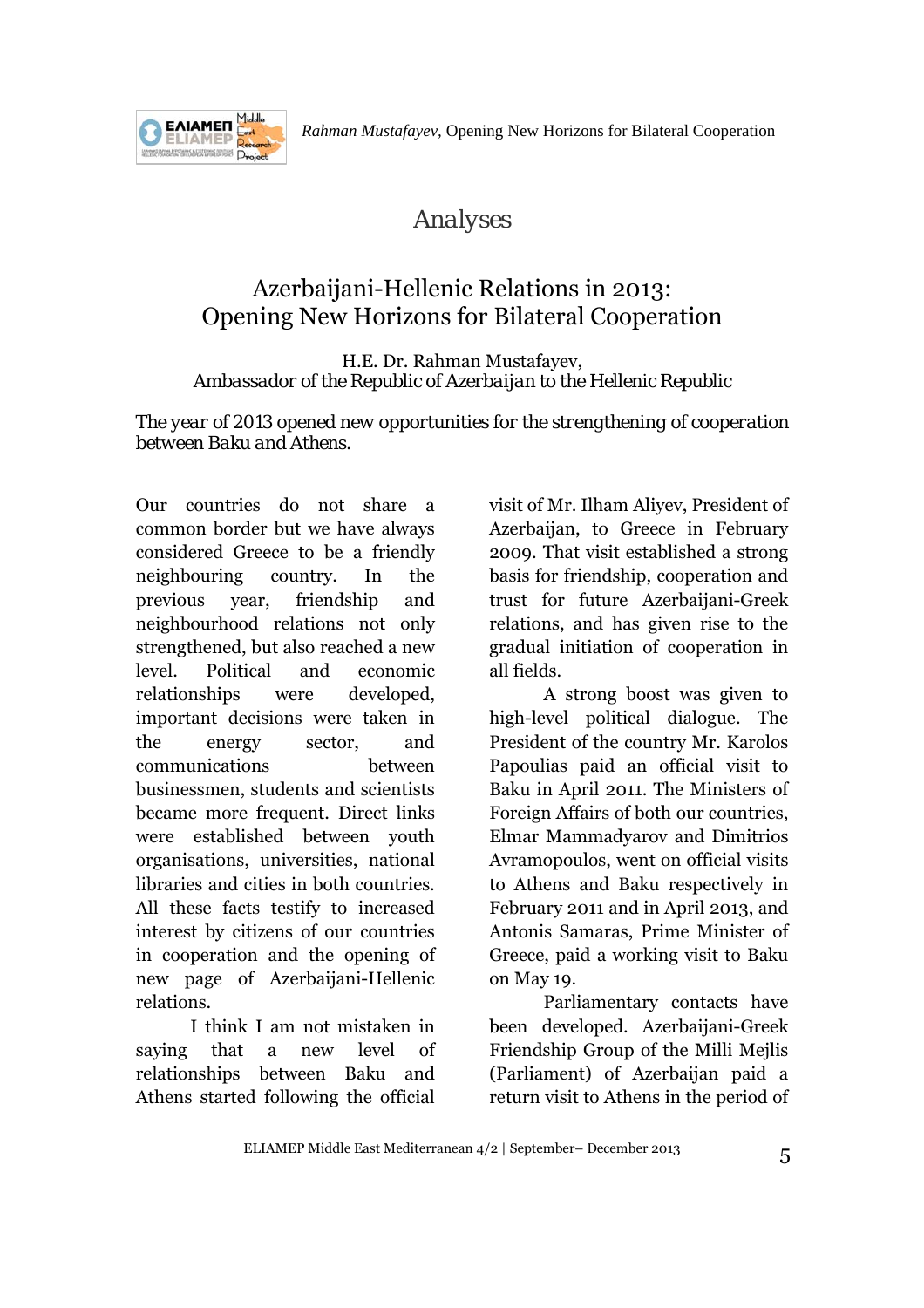

November 24-27th last year.

At the same time, the legal basis for bilateral relations was strengthened - 18 basic documents have been signed. 13 documents are under consideration and currently work is under way to finalise these documents for the purpose of signing them within the context of high-level visits.

It is important to note that not only has the frequency of high-level negotiations changed, but so has the quality of those visits and their atmosphere. We managed to leave behind the stereotypes of the first decade in the history of our relations (1993-2003), when both countries looked at each other through the lens of "special" relations with their neighbours. Today, both Baku and Athens are on the same page in understanding that our bilateral relations must not depend on outside factors or on relations with other countries, but that they have to be adjusted to interests of the Azerbaijani and Greek peoples. That we should have our own strong agenda for bilateral relations and it should expand and cover new fields.

It is also noteworthy that Athens has taken a principled stance on the key security problem of Azerbaijan and the region of South Caucasus, Armenian-Azerbaijani Nagorno-Karabakh conflict, and supports the territorial integrity and inviolability of the borders of the Republic of Azerbaijan. As a nation

suffering from the occupation of its territories and forcible displacement of almost one million people by Armenia, Azerbaijan still witnesses grave and systematic violations of fundamental norms and principles of international law. Twenty years ago, in 1993, the UN Security Council adopted four resolutions demanding the immediate, complete and unconditional withdrawal of Armenian armed forces from the occupied territories of Azerbaijan. These resolutions also reaffirmed respect for the sovereignty and territorial integrity of Azerbaijan and its internationally recognized borders. Unfortunately, all four resolutions remain unfulfilled by Armenia.

Azerbaijan continues to stress that the effectiveness of the UN rests with its member states and their willingness to adhere to their obligations under the UN Charter. That is why Baku highly appreciates based on the principles of international law approach of Athens to this problem.

# *Strategic context of Greek-Azerbaijani relations*

Global strategic context also plays an important role and has an impact on the development of Azerbaijani-Hellenic relations.

The role of Greece, as a member of the EU and NATO, and as an important player in the Balkan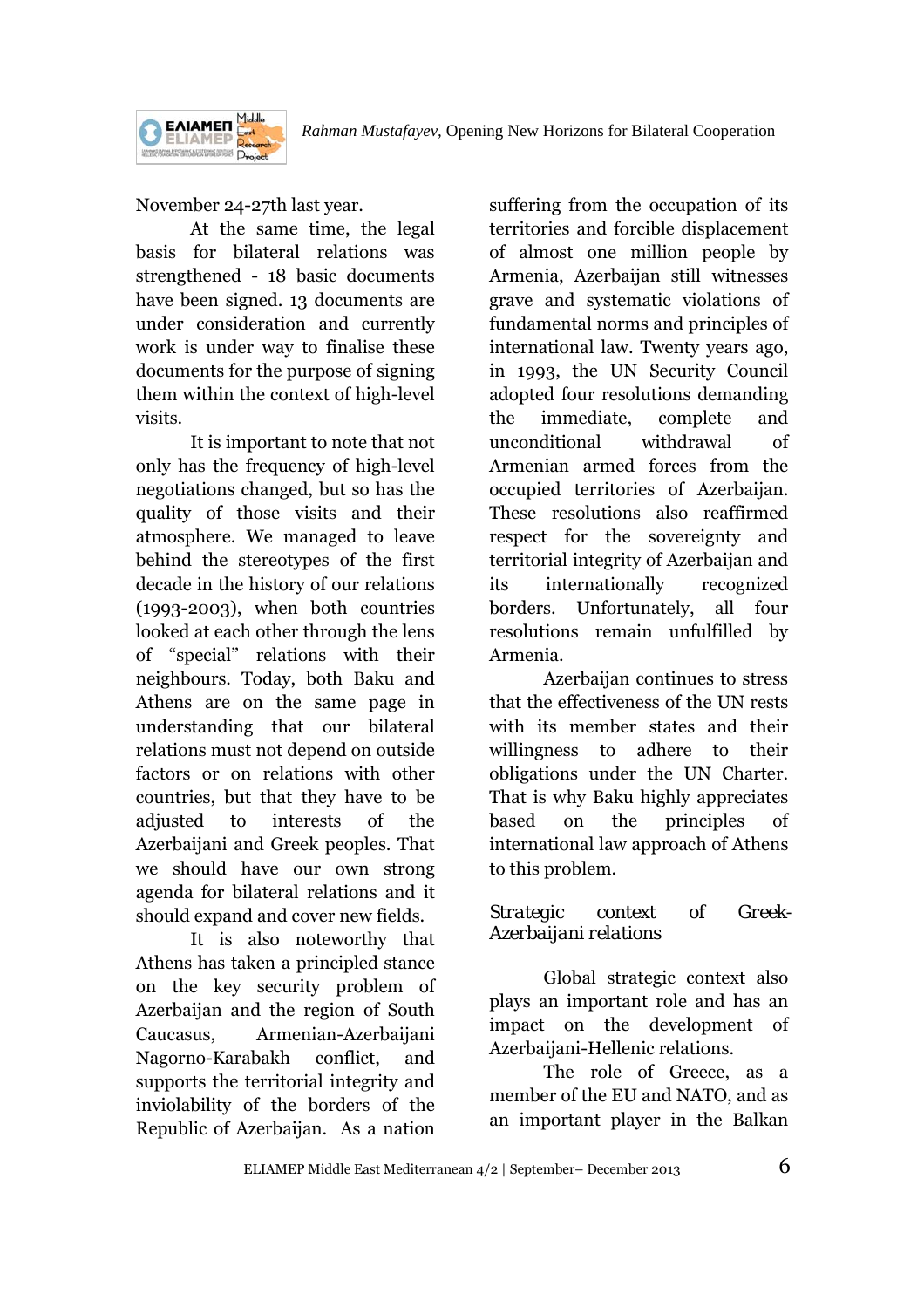

region has steadily grown in the list of Azerbaijan's foreign policy priorities, since Baku is interested in establishing a strategic partnership with those organisations in a wide range of political, economic, and humanitarian fields. Such a partnership has a very significant meaning for Azerbaijan in terms of modernising society, enhancing social, economic and legal reforms, providing security for the country and strengthening its role in regional and international relations.

However, Azerbaijan is equally important for NATO and the European Union, including Greece. Along with the growing importance of Azerbaijan as energy security provider to Europe, the rise in significance of the Asian region in world politics and economy will result in increase of the role of Azerbaijan in European policy as well. Our country is a strong partner for NATO in the area of providing security for Afghanistan and the whole region and plays the role of a reliable transportation "gate" for the EU to the Central Asia. This year the modern Kars–Tbilisi–Baku railway will be launched. In the first phase of this transportation project, funded by Azerbaijan, we will see Azerbaijan, Georgia, and Turkey connected, and in the second phase Kazakhstan (via ferry), Uzbekistan and Afghanistan will also join this project, and in the future connections to China will be made.

Thus, the vast markets of the Caucasus, Central Asia, and China will be opened up for European and Greek goods. For this reason, both Athens and the EU as a whole consider Azerbaijan to be not only a key partner in the Caucasian region, but also an important bridge between Europe and Asia.

# *The role of energy*

Another important aspect was added to the political and strategic contexts of Azerbaijani-Greek relations in 2013: an energy one. Important events took place in 2013, including the success of SOCAR - State Oil Company of Azerbaijan - in the tender for the privatisation of 66% of the shares of DESFA company at the beginning of June, and the decision made by the Shah-Deniz-2 Consortium on June 28 to select TAP project as the main route for exporting Azerbaijani gas to Europe.

Thanks largely to the political, economic, and cultural rapprochement between the two countries that started in 2009, favourable atmosphere was created for SOCAR`s entering to the Greek market. For the first time in European energy history, a non-EU member country will get access to the gas network of an EU Member State. This is also a symbol of growing mutual trust both between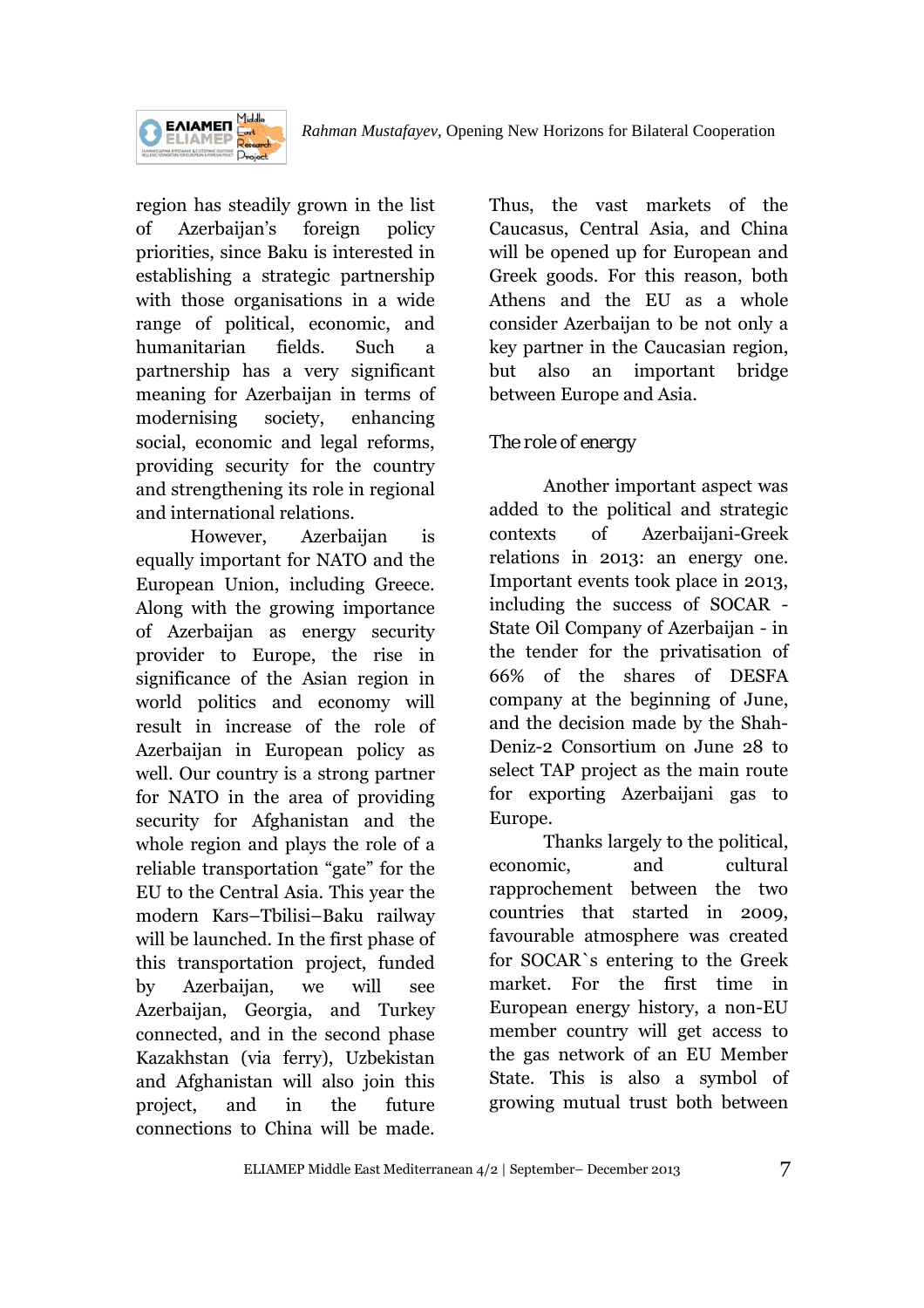

the EU and Azerbaijan and between Baku and Athens.

On December 21 Sale-andpurchase agreement between SOCAR and the Hellenic Republic Asset Development Fund was signed in Athens, which became the first important step towards implementation of that deal.

Thus, the cooperation between our countries in the energy sector has reached a new level. For many years to come, Azerbaijan will be a strategic partner for Greece in the area of energy security. And Greece will become the first country in the EU, through which Azerbaijani gas is to be exported to European markets.

Bringing Azerbaijani-Greek relations in energy sector to the level of strategic partnership could become a strong catalyst for further developing relations between Baku and Athens in the political, economic, investment and other fields.

It is worth mentioning that the main export route selection was not an easy process at all. It was especially difficult for Azerbaijan, which as a provider of gas was at the epicentre of this process and was subject to serious risks from the viewpoint of its regional security. These risks were related to the fact that the opening of the Southern Corridor would break the monopoly on natural gas delivery, and as a result of that, the "window" could be

opened to gas-rich Central Asian countries to deliver their natural resources to European markets, which could then have long-term strategic consequences for the whole region.

For that reason, over the long period from the signing of the Azerbaijan-EU Memorandum on Strategic Partnership in the Field of Energy on November 7, 2006 till the signing the Final Investment Decision document on the Shah Deniz-2 project on December 17, 2013, Azerbaijan and its partners were passing through "turbulence zone", created by disagreements between the EU and Russia concerning energy security for Europe, the lack of unity inside the EU, constant "infighting" between projects of Nabucco, ITGI and TAP and companies supporting them, as well as competing interests between the countries and companies within each of these gas-pipeline projects.

Now that period is far behind us. The Baku Summit of December 17 has become a historic milestone since it launched the Southern Corridor Project. For the first time in the history of Europe, it has opened up an alternative route for gas delivery from the Caspian Sea to the European market.

There will definitely be a positive effect on the economy of Greece in the future after both these projects are commissioned. More specifically, there will be more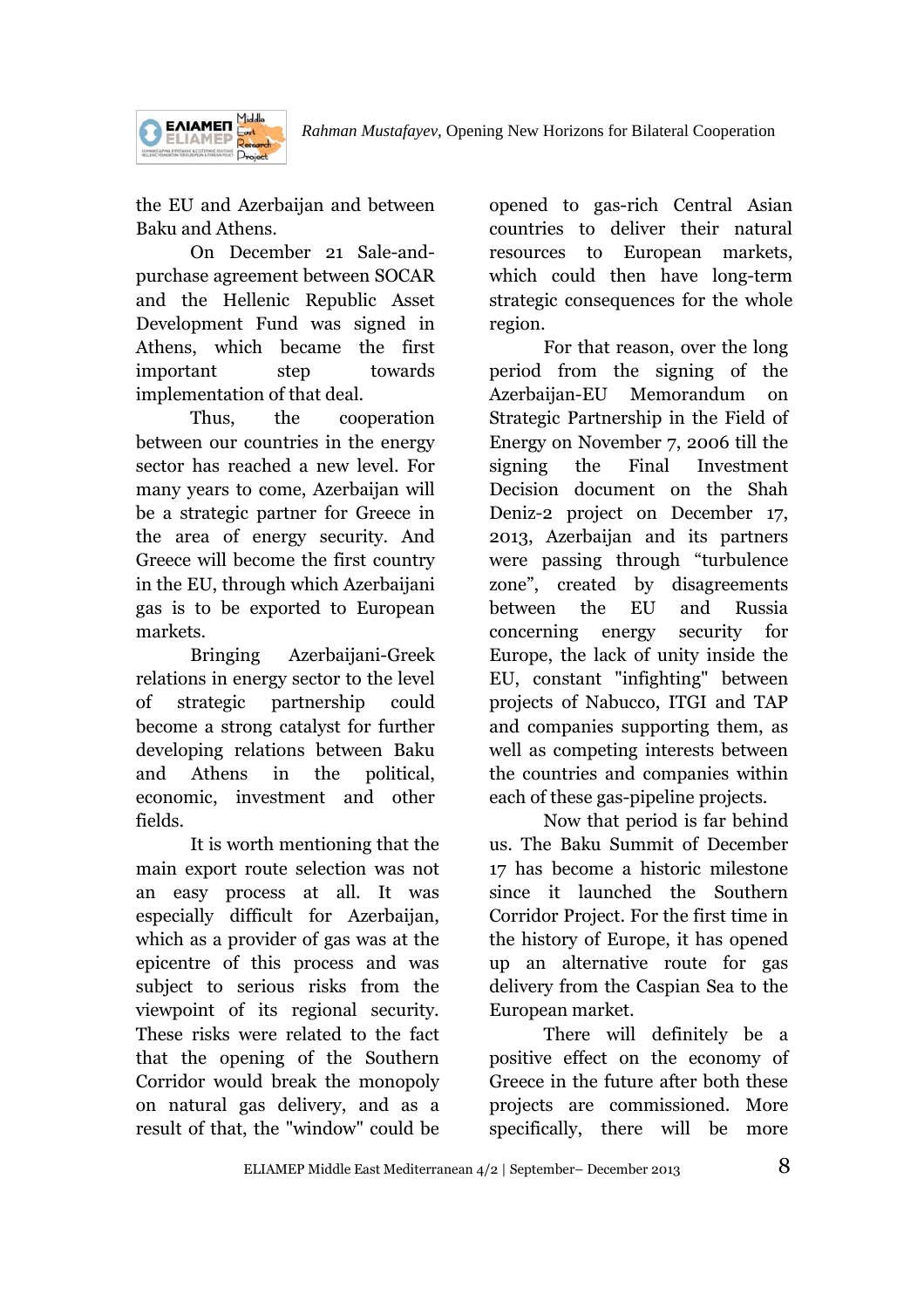



investments, jobs and infrastructure created in Northern Greece, orders provided for Greek companies and enterprises. Also, Azerbaijani gas will be supplied at a competitive price, which could be beneficial both for industrial enterprises and household consumers.

Greece will also have an opportunity to become a regional gas hub. After the first stage (2019- 2020) when the supply of gas is planned for export to Italy  $-7-8$ billion m3, and to Greece and Bulgaria – 1 billion m3, there will be a second stage (2020-2021 ), during which scenarios for gas supplies to other countries in the Balkan region will be considered, subject to availability of gas volumes and appropriate infrastructure.

Implementation of those projects would be also beneficial for Azerbaijani-Greek bilateral relations. Commissioning of an enormous project such as TAP will inevitably result in strengthening of Azerbaijani-Hellenic cooperation in the related adjacent sectors of the economy. Many other kinds of services will be provided while constructing the pipeline transportation, construction, engineering, financial services and others. Azerbaijani companies are expected to more actively participate in those processes and cooperate with Greek companies, which should result in an increased flow of

Azerbaijani investments into the Greek economy.

There is another, no less important aspect of TAP project – the regional one. Its implementation will result in strengthening of the atmosphere of cooperation between the transit countries, will bring stability and security along the pipeline route (Azerbaijan-Georgia-Turkey- Greece-Albania-Italy).

# *Trade relations*

Trade turnover in our bilateral relations is not lagging behind the pace of cooperation in the political and energy sectors. In 2012, it reached 850 million dollars, which is almost four times higher than the figure for 2011. Although this increase happened entirely due to growth of Azerbaijan's exports to Greece (mainly oil and oil products, the cost of which amounted to about 830 million dollars), it is a figure to be reckoned with. The commodity structure of Greek exports to Azerbaijan includes more than 30 items but the volume of supply is not significant. The volume of Greek exports to Azerbaijan in the previous year was about 15 million dollars. Therefore, the most acute task in our trade relations today is to diversify exports and imports at the expense of non-oil trade.

The growth rate of Azerbaijan's economy is creating very favourable conditions for the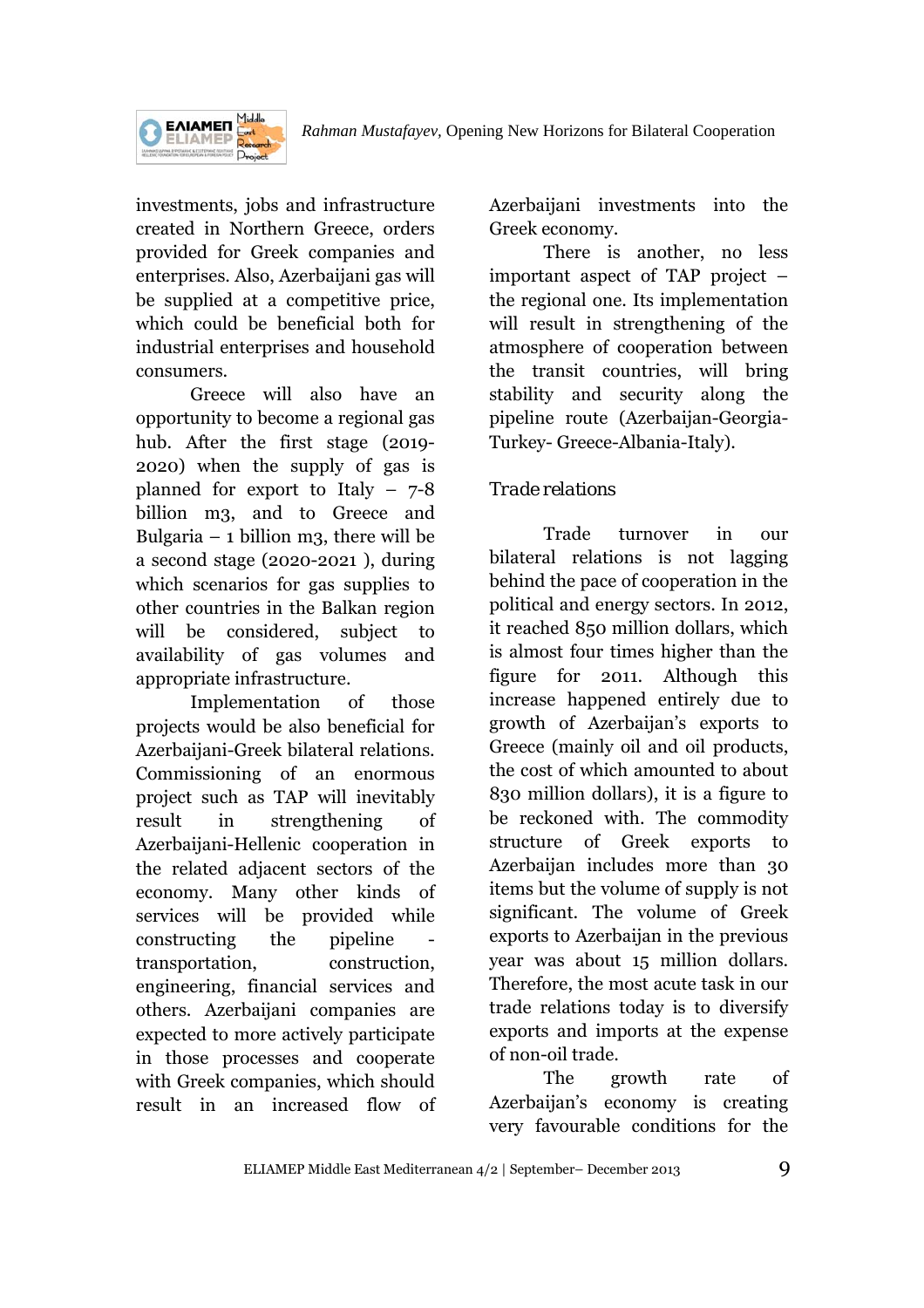



**EAIAMEN** 

The investment climate is favourable in the country. As a result of that, a total amount of 28 billion dollars was invested in the economy of the country in 2013. This is a record indicator. Of that figure, 17.5 billion dollars are domestic investments. In other words, from attracting foreign loans and investments Azerbaijan is gradually switching to development based on its own funds – about 60% of all investments have national origin. This fact creates huge opportunities for implementing bilateral and even multilateral investment projects with the participation of Greek businesses and without foreign borrowing.

Another important priority is the development of the non-oil-andgas economy, and a decrease in dependency on income from oil and gas. In 2013, the rate of growth of the non-oil-and-gas sector of the

economy was 9.8%. It primarily related to growth in infrastructure, agriculture, agro-industry, small and medium-sized production and services sectors. As a result of that, the share of the non-oil-and-gas sector in GDP exceeded 50%.

Our foreign exchange reserves achieved record levels - almost 50 billion dollars. That is 70% of GDP. Our external public debt is only 8% of GDP. All the aforementioned figures lay strong foundations for the development of trade between our countries outside of the energy sector, and for implementing mutual investment projects with the participation of Greek companies.

# *Cultural and Human Resources*

Bilateral humanitarian cooperation throughout 2010- 2013 continued to grow very dynamically. Communications between students, people of culture and science have become more frequent. Direct connections between universities and national libraries as well as the cities of Ganja and Thessaloniki have been established. Verses of Constantine P. Kavafis, a well-known Greek poet, have been translated into the Azerbaijani language by Azerbaijani students learning Greek. Currently, the novel entitled "Tahmina" ("The Sixth Floor of the Five-Story Building") by Anar, a popular Azerbaijani writer, is being translated into Greek.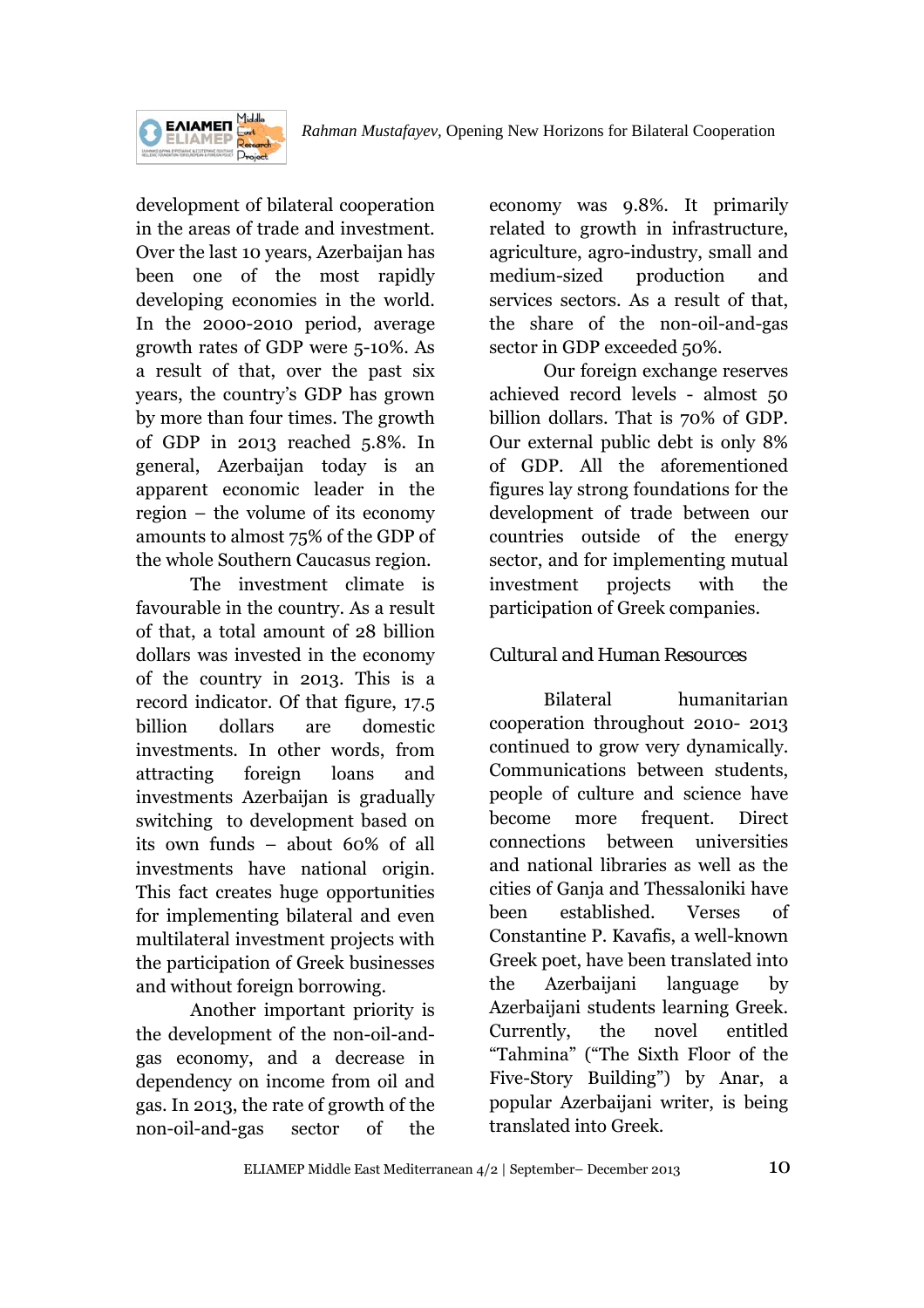*Rahman Mustafayev,* Opening New Horizons for Bilateral Cooperation



Greek representatives have become frequent visitors at regular international cultural forums hosted in Baku. Cooperation in the fields of the Olympic movement and education is ongoing. The Memorandum of Understanding between the Ministry of Youth and Sports of Azerbaijan and the International Olympic Academy based in ancient Olympia, motherland of Olympic Games, was signed on April 16, 2013. It will provide our youth with access to high-quality education on Olympic subjects and serve as a legal basis for implementing a diverse range of projects concerning Sport and the Olympic movement as a whole.

During the past three years, five concerts of Azerbaijani symphonic, classic, and jazz music have been arranged in various Greek cities – Athens, Thessaloniki and Xanthi, as well as on Tinos island. The Azerbaijani Orchestra played the music of Manolis Kalomiris, a popular Greek composer, in October 2011, in Baku. And another one example of successful music cooperation between Azerbaijan and Greece is the 2nd place for Azerbaijani performance at the 2013 Eurovision Song Contest, which was prepared with the support of our Greek friends.

Youth cooperation is developing dynamically. It is not only about mutual visits, meetings and contacts, but also about longterm joint projects. In particular, the Greek-Azerbaijani Youth Centre was established in Athens with the purpose to conduct research projects in a wide range of topics relevant to Azerbaijani-Greek bilateral relations. I'm sure that the year of 2014 will be a period of even more active cooperation in this field, since we plan to take an active part in the programme of "Thessaloniki European Youth Capital 2014", and to organise the Days of Azerbaijani Culture in Greece.

# *Concluding remarks*

Azerbaijani-Hellenic relations are experiencing nowadays the period of growth. This process is driven not only by abovementioned developments, but also by the political will of the leaders of two countries. They are implementing historical mission of rapprochement between two friendly nations, which is important not only for Azerbaijan and Greece, but for the whole region. We in Azerbaijan strongly believe, that this positive trend will continue in 2014 and upcoming years, and are ready to go in the bilateral cooperation as far as our Greek partners are ready to.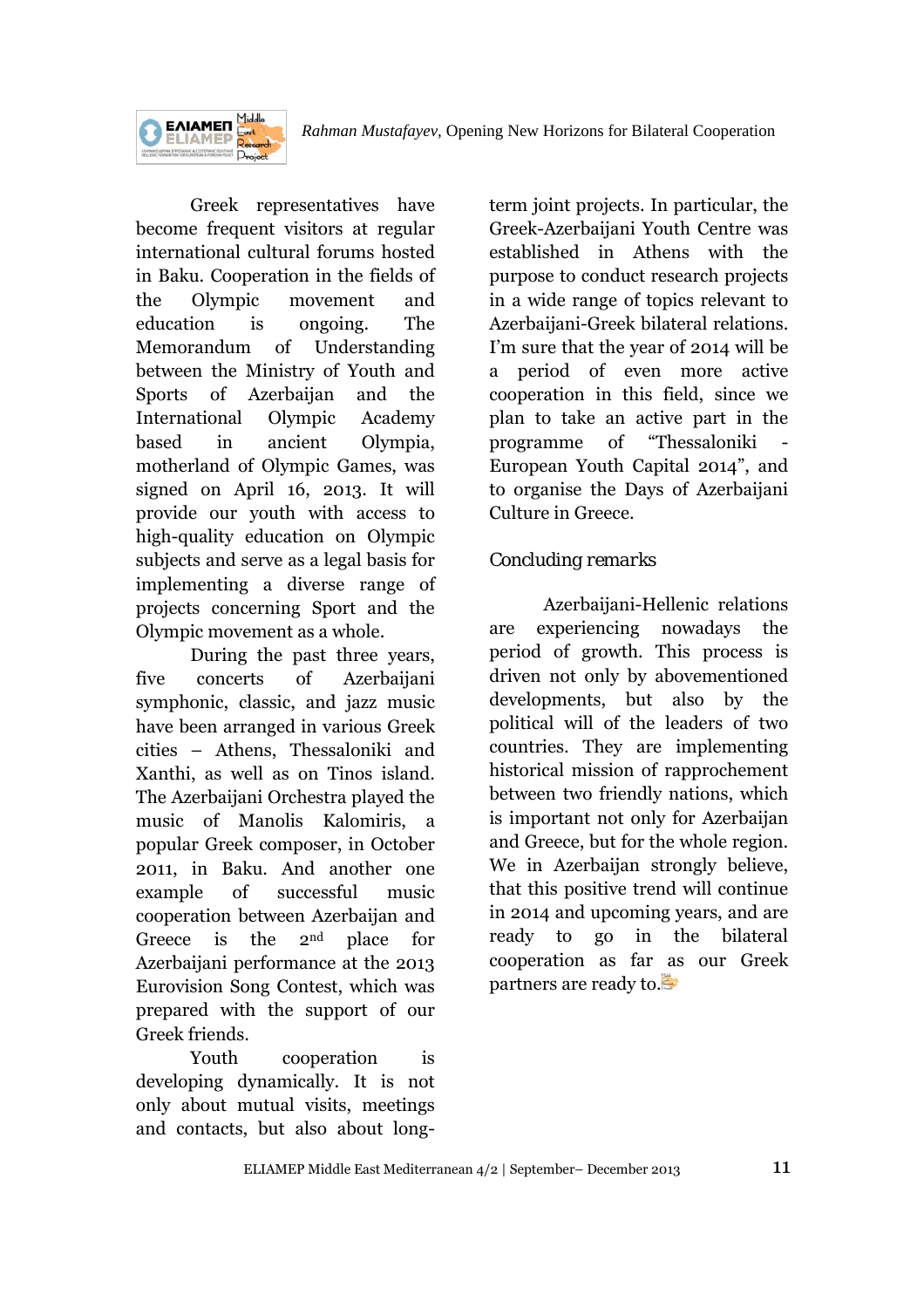

# Energy Cooperation and Long term Planning: The Pivotal Role of Greece in Azerbaijan's Gas Exports Outreach to Europe

Dr. Costis Stambolis, *Executive Director of the Institute of Energy for South East Europe (IENE)* 

*Through its new base in Greece Socar can begin to play a far more influential role than so far appreciated, which will make it part of the European energy scene and further enhance its prospects as a global player.* 

As global attention is turned to USA´s phenomenal oil and gas boom where production has peaked beyond all predictions giving rise to expectations for sizeable gas exports in few years, European policy makers are grappling to figure out an effective policy to secure long term energy supplies for the EU. The choices appear limited in the sense that Europe being committed to restrictive targets for a sharp reduction of greenhouse gas emissions-currently under revision following a lot of pressure by Industry- coupled by a clear hostility against nuclear energy it does not have that many real options. With thermal coal and lignite being gradually phased out and oil used primarily for transportation and industrial applications, natural gas appears as the only viable and environmentally acceptable alternative.

On the other hand, the EU appears to be highly dependent on gas imports as in 2012 out of 513

BCM´s ( billion cubic meters) it imported in the form of piped gas and Liquefied Natural Gas (LNG) some 66 per cent of its supplies with half the imports coming from Russia,approx.130 BCM's. Hence USA's and European strategists strong preoccupation against increasing further gas import dependence from Russia especially following the two gas crises of 2006 and 2009 when in both cases gas deliveries to the west were blocked because of apparent price disputes with Ukraine, which in reality as we have been experiencing today, is due entirely to Moscow's primordial struggle to keep Kiev, its ancestor, tightly pinned down to its camp. Hence the pressure to diversify European gas imports has acquired a new urgency. With this strategy in mind the European Commission in Brussels has been promoting over the last ten years the development of the Southern Corridor with the clear objective of enabling substantial gas quantities from the Caspian region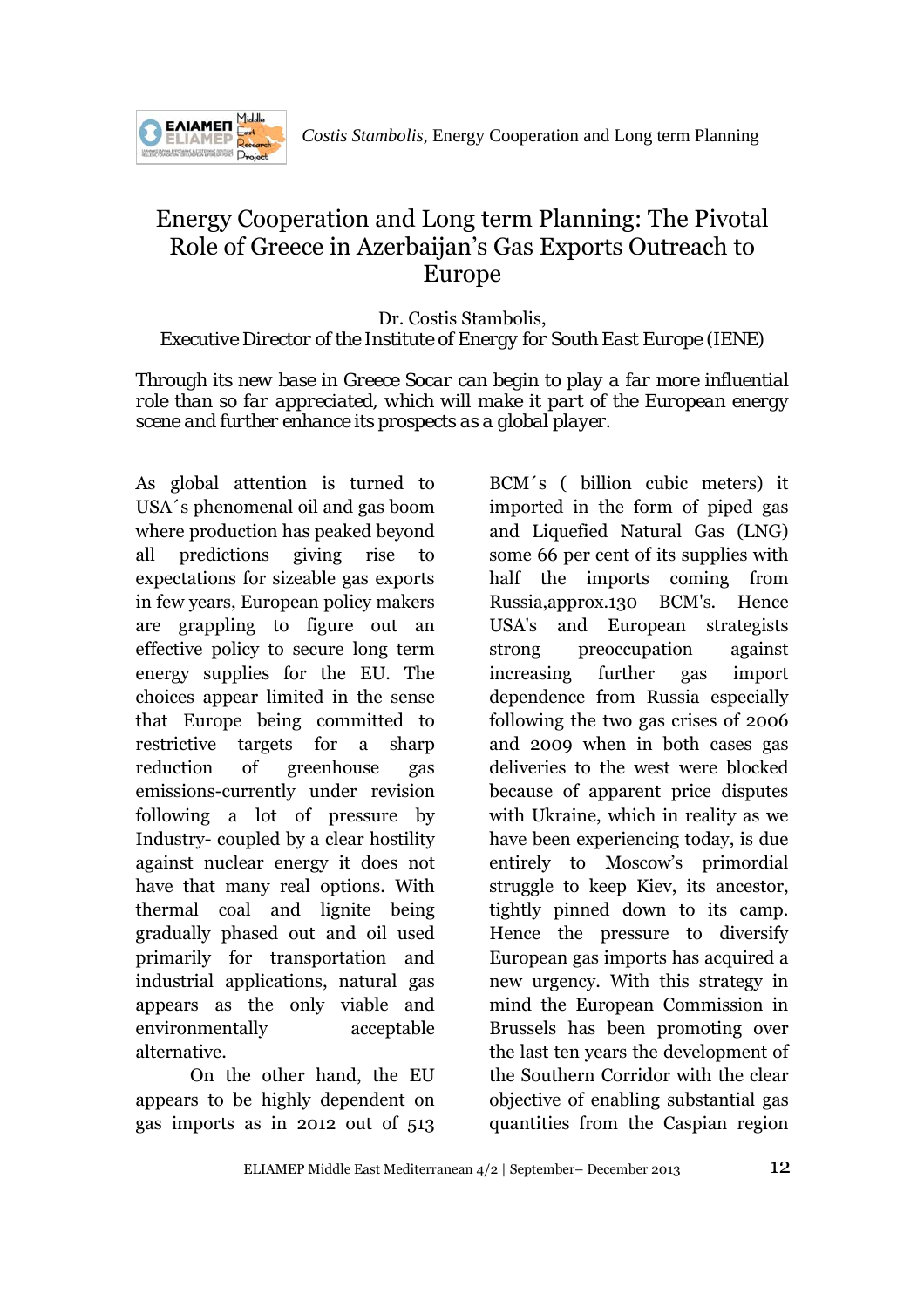

and elsewhere to be transported to Europe. In this respect Brussels has over the years supported the development of the necessary gas infrastructure by promoting several competing schemes. In June 2013 the consortium of companies, which will be developing the huge Shah Deniz II gas field in offshore Caspian Sea within Azerbaijan's sector, reached an historic decision whereby the Trans Adriatic Pipeline system (TAP) was selected against competition from other schemes, to move gas from Baku through Turkey, Greece and Albania to South Italy and from there to the main European market.

Although the original European plan was to use the preferred south corridor pipeline to take in gas from other sources, in addition to gas from Azerbaijan, mainly from Iraq and Iran, the prevailing political situation has precluded the entertainment of such options. In the case of Iran which indeed represents a very promising long term option in view of its huge gas potential, whose reserves are estimated at 33.6 trillion cub. meters and are the largest in the world corresponding to 18 per cent of global reserves, the rift with USA and Europe over its nuclear programme has prevented any such thoughts. In the case of Iraq which also has size able gas reserves the current political instability is also proving a negative

factor. That leaves Azerbaijan as far as pipeline gas transmission is concerned. Although its gas reserves, currently standing at 0.9 trillion cub. meters, may sound trivial in comparison to other energy suppliers, it has managed thanks to a consistent pro business and investment friendly policy to develop a very credible export infrastructure with pipelines running through Turkey. Azeri oil is reaching the global markets through the BTC pipeline and some 8.0 BCM's of gas is delivered to Turkey via the South Caucasus pipeline. Most of this gas is used by Turkey to cover its own growing consumption but some 0.75 BCM's are finding their way to Greece, delivered through the Greek-Turkey interconnector which has been in operation since 2007. Thus Greece is in effect the first and only, right now, EU country to use Azeri gas which augments some 3.3 BCM's it imports from Russia and via LNG from Algeria and other sources.

There is no doubt that Turkey´s role is key in Azerbaijan's gas exports to Europe scheme, since a brand new gas pipeline known as TANAP will be built through its territory, to be largely financed by Socar, Azerbaijan's state hydrocarbons company. But Greece is the first EU country through which the TAP pipeline will go through. Greece which itself will obtain some 1.0 BCM'S of Azeri gas from TAP, in addition to the 0.75 it is already receiving via the existing Greek-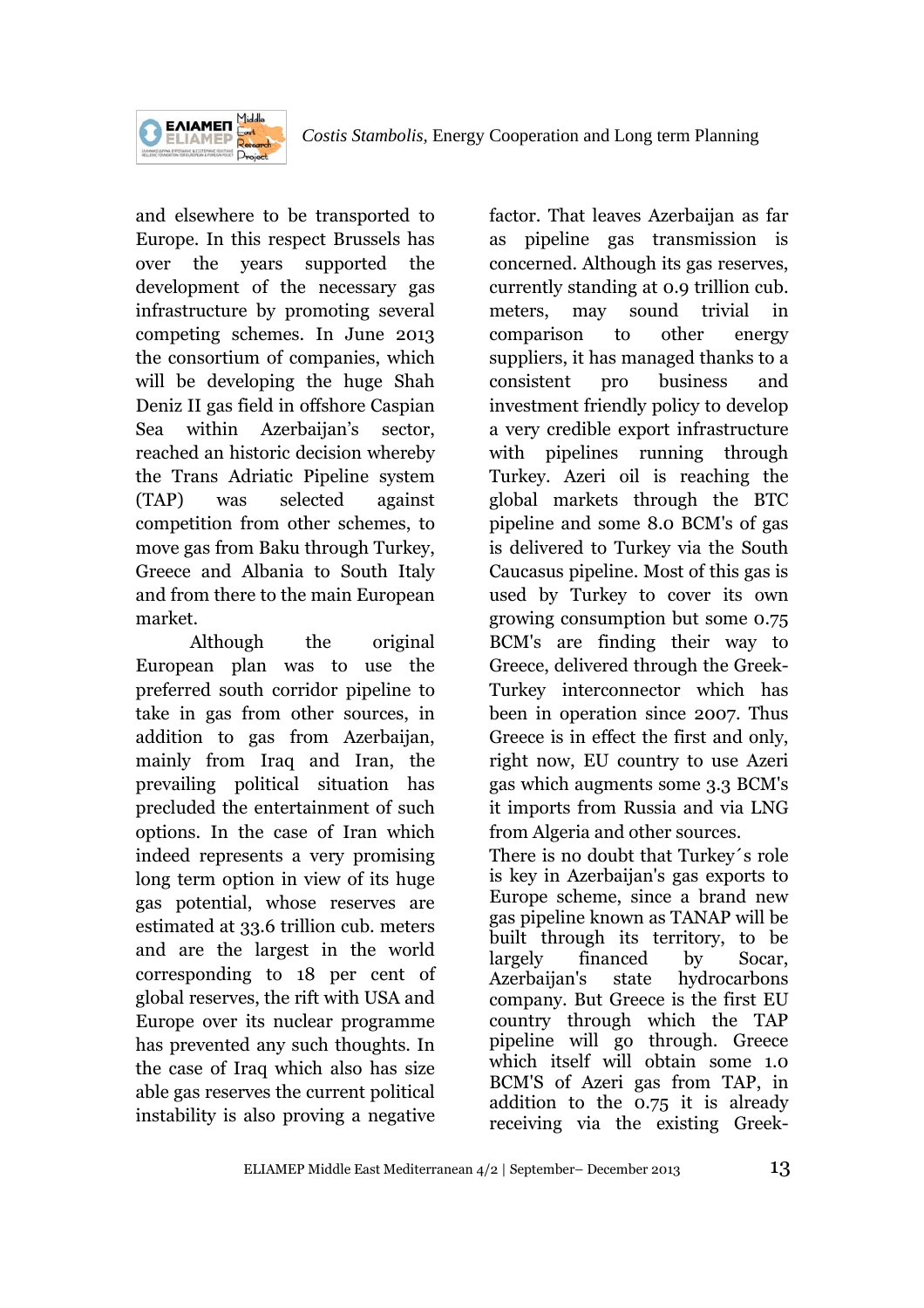

Turkish interconnector, is significant because through its gas pipeline system and most importantly via the Greek-Bulgarian interconnector which will be operational by 2016,that is two years before TAP shall start delivering Azeri gas to Europe, will help route Caspian gas to the north Balkan region which has been traditionally relying on heavily subsidized Gazprom deliveries. The 10.0 BCM´s of Azeri gas which will be delivered via the TAP system may look really small given EU28 gas needs but the prospects are that this amount will be doubled as Shah Deniz production will keep expanding beyond 2018 and other Azeri fields soon to be developed, including Umid and Absheron, will provide extra quantities. According to some estimates we could see some 25.0 BCM's of Azeri gas flowing into European destinations by 2025. Again, not a big input for European gas demand which many expect to have increased further and likely to exceed 600 BCM by the above date.

However, Azerbaijan's real contribution to the differentiation of European gas supply is not necessarily restricted to utilizing its own gas resources. As Baku has amply demonstrated over the last 20 years it has both the political versatility and the business acumen to forge its own energy policy both in terms of exploiting its considerable hydrocarbon reserves but also developing an effective export policy. In that sense it is not inconceivable

for Baku could to emerge tomorrow as an important energy hub channeling both Iranian and Turkmenistan gas to Europe by expanding the TANAP-TAP gas pipeline system but also through the construction of liquefaction facilities in the East Mediterranean. The purchase by Socar last summer of a controlling interest in Greece's Gas Transmission Operator (DESFA),with the deal to be finalized later this year pending European Commission approval, shows Baku's determination to enter decisively the European gas market since this strategic move will place it at the centre of regional developments in SE Europe. From this vantage point Azerbaijan will no doubt seek an expanded role in determining future developments through investment and participation in decision making. An example being the development of the East Med gas pipeline which is promoted by Greek state gas company DEPA which when developed it could be capable of delivering some 10.0 BCM'S of gas to Greece and through South Italy to Europe proper. Through its new base in Greece Socar can begin to play a far more influential role than so far appreciated, which will make it part of the European energy scene and further enhance its prospects as a global player.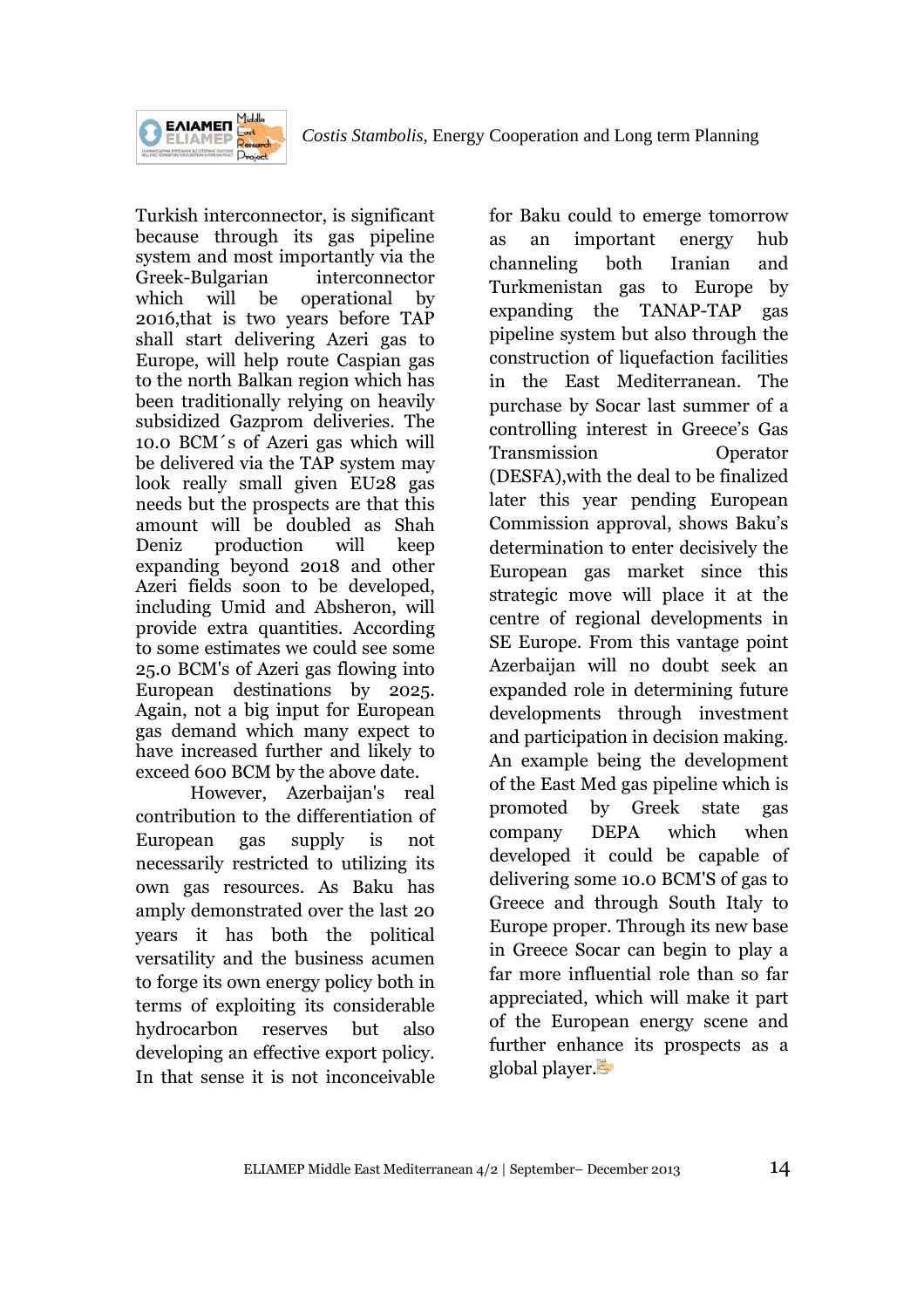COMMENTS George Tzogopoulos



# *Comments*

# The European Orientation of Azerbaijan: Seeing the glass half-full

### Dr. George Tzogopoulos, Post-doctoral fellow, ELIAMEP

*As an oil and gas producer and transit country, Azerbaijan has a pivotal role to play in the EU security strategy while Brussels has both direct trade and political interests in fostering regional cooperation in various sectors including energy and transport.* 

European foreign policy is multidimensional. Although problems of internal cohesion are evident, Brussels has attempted to play a significant international role in various fronts. An interesting aspect of this role is related to its approach vis-à-vis Azerbaijan. In particular, EU relations with Azerbaijan have been governed by the EU-Azerbaijan Partnership and Co-operation Agreement (PCA) which entered into force in 1999. The country has been also part of the European Neighborhood Policy since 2004.

Additionally, the new Country Strategy Paper (CSP) 2007-2013 covers financial assistance to Azerbaijan under the new European Neighbourhood and Partnership Instrument (ENPI). It is

accompanied by a new ENPI National Indicative Programme (NIP) for 2007-2010 whose main priorities are: (1) Democratisation, rule of law and fundamental freedoms; (2) Socio-economic reforms and legal approximation to the EU; (3) Energy and transport. Azerbaijan also participates different regional and thematic programmes under the ENPI, such as the European Instrument for Democracy and Human Rights (EIDHR).

Furthermore, the energy parameter should be taken into account. In particular, agreements signed in Baku, will see a BP-led consortium start work on Shah Deniz II – a 28 billion US dollars natural gaz project in the Azeri sector of the Caspian. The gas they produce will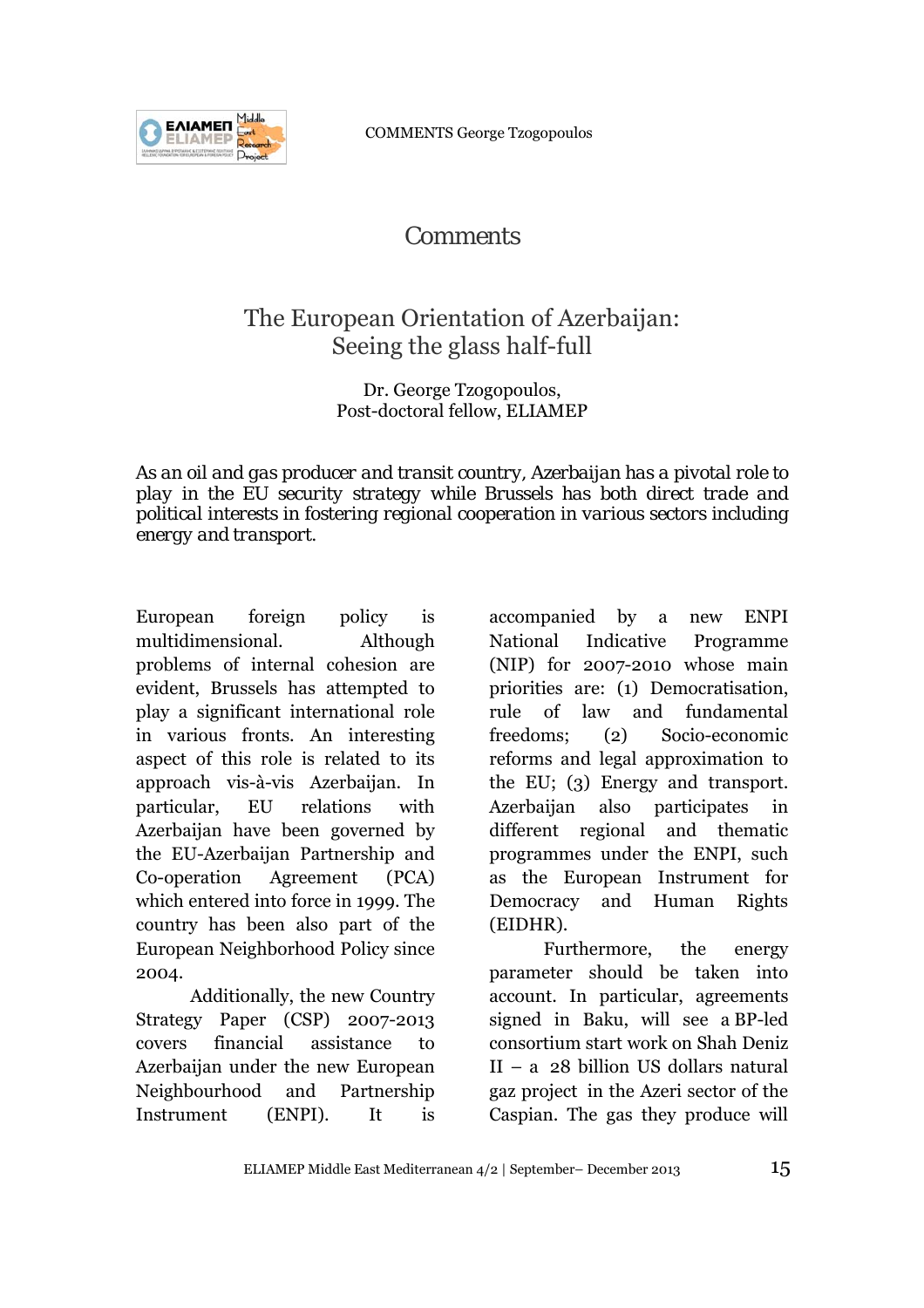

be sent through two enormous pipelines, one called Tanap and running the length of Turkey, and the other stretching across Greece and Albania into Italy, called TAP. This venture is of high significance taking into account the priority of Brussels to have alternative energy sources and avoid its complete dependence on Russia.

There is certainly criticism on the EU's approach vis-à-vis Azerbaijan. Critical voices, for example, focus on the alleged sustainability of the economic model of the country as well as on human rights. Nonetheless, what is more important is to ponder whether the glass should be seen as half-empty or half-full. In that regard, it has to be acknowledged that Azerbaijan has already covered a significant part of the way in emerging as a democracy. The experience of international observers in the recent presidential elections was encouraging as Dr Evangelos Venetis explains in a research note he published. All in all, the government of Azerbaijan is pursuing an evolutionary reform strategy to develop democracy and a market economy in order to bring the country closer to Europe. Although more is to be done for this objective to be fulfilled, the effort has to be endorsed and further assisted.

One of the key policy implications of the European Security Strategy is the need for the EU to "promote a ring of well governed countries to the East of the European Union and on the borders of the Mediterranean with whom we can enjoy close and cooperative relations". In addition to this, the Strategy clearly acknowledges the importance of promoting an international order based on effective multilateralism. The Strategy also identifies the challenges for the EU to ensure security of energy supply. As an oil and gas producer and transit country, Azerbaijan has a pivotal role to play in this while the EU has both direct trade and political interests in fostering regional cooperation in various sectors including energy and transport.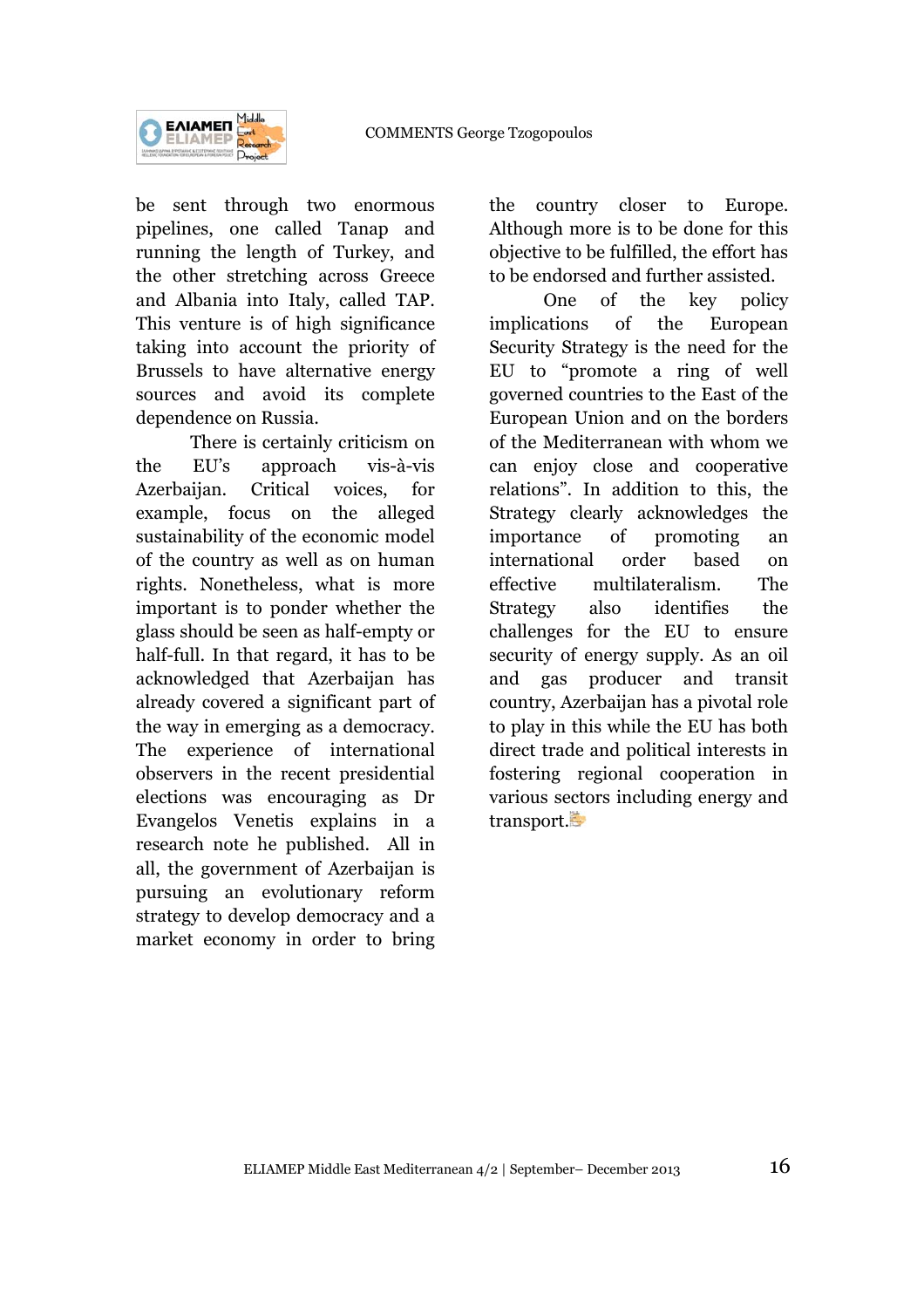

COMMENTS Evangelos Venetis

# Culture and Politics Interwoven: The Partnership of Athens and Baku

Dr. Evangelos Venetis *Middle East Research Project - ELIAMEP*

*The bilateral cultural awareness can contribute to a balanced policy of Athens and Baku at regional and international level, thus forming the basis for promoting security in the Caucasus and beyond.*

Over the past two decades, relations between Greece and Azerbaijan have developed their major potential with both sides enjoying warm and friendly relations in a special geopolitical environment. Due to regional political and economic challenges the further development of relations between Athens and Baku is a reality. Special role to such a development are expected to play both favorable winds in the area of economic cooperation as well as relations between the two peoples and cultures dating back centuries ago. With regard to bilateral cultural relations, these begin in ancient times and have become systematic in Azerbaijan in the last two centuries. as manifests the presence of the Greek community in Baku.

# *Culture*

Besides the importance of cooperation in terms of economy and politics, the development of bilateral

relations needs to be based on mutual understanding of each other's cultural identity. In this case it is possible to construct strong and long-lasting transnational partnerships.

This cultural understanding is based on knowledge and research, arising mainly from the institutional functioning of universities and research centers. It becomes apparent that the Greek-Azerbaijani cultural cooperation at a research and educational level, i.e. universities, research centers, museums, libraries and other cultural institutions, is expected to be built on solid foundations.

It is encouraging that so far there have been some efforts in this direction, e.g. the establishment and operation of the Center for Modern Greek language and Culture in Baku University (2004), working at the level of National Libraries (December 2012) and the activation level of artistic events (concerts, exhibitions, etc.). However these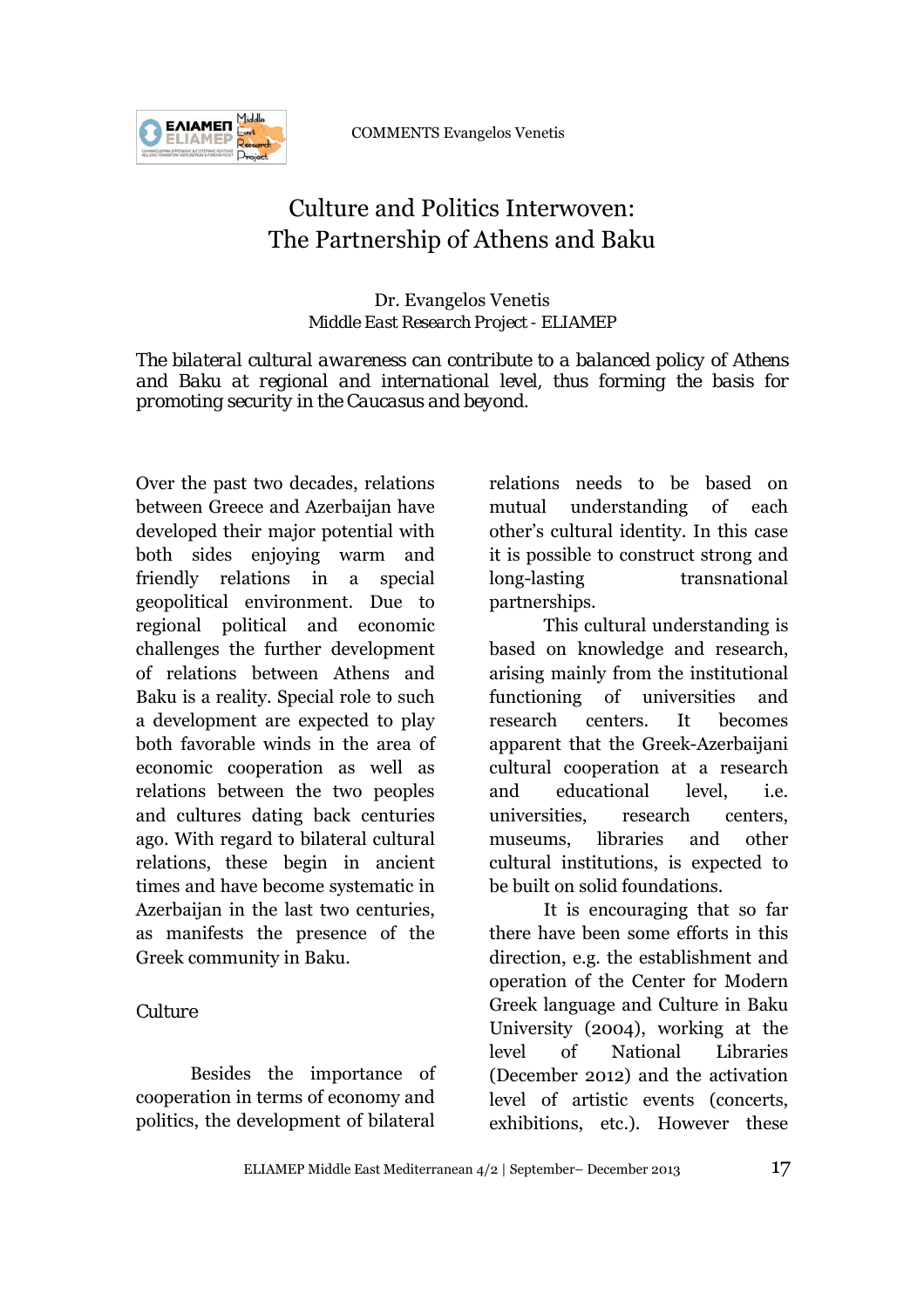

positive efforts need to be systematized in the context of reciprocity, structuring the operational framework for the formulation of this perspective. To this end ELIAMEP participated in the Second and Third Meetings of Non-Governmental Organizations of the Countries of the Black Sea Economic Cooperation Countries in Baku (November 2012) and Ankara (May 2013).

Today Greece and Azerbaijan are in the transitional process of strengthening their relationships at every level. It must be underlined that even if TAP was not selected by the Shah Deniz Consortium, bilateral economic relations would have been based at a high level of long term cooperation. Additionally, it is the mutual knowledge of the other, through which a long-term approach and collaboration between Athens and Baku could be ensured. It is now up to both countries to work together more closely in designing, planning and implementing. In this context the promotion of bilateral cultural relations is expected to play a major role in raising bilateral awareness and boosting bilateral political relations to address regional and global challenges.

# *Geopolitics*

In this context Greek-Azerbaijani relations are of particular importance for both countries at various levels with reference to the western and European foreign policy dimension of Baku and the opening of Greek foreign policy towards the Caucasus.

As far as the former is concerned, Baku has developed policy cooperation with the U.S. and Israel and in terms of economic and technological cooperation in various fields both in the energy sector and beyond. The Atlantic and European dimensions of foreign policy of Azerbaijan aim to strengthen its positions both bilaterally with key regional players, and within the wider region of the Caucasus and the Middle East.

Regarding the geopolitical interest of Greece about the Caucasus region, this is analysed mostly in an economic policy which is closely associated with regional security as a condition for the development of the booming economic relations in the region. Having this in mind, it could be suggested that both Greece and Azerbaijan share common regional interests and could embark on a joint effort to amplify the angles on various important regional issues.

Located in a highly strategic regional environment Baku needs to address the major issue of its national security, Nagorno-Karabakh, which is the main source for regional instability.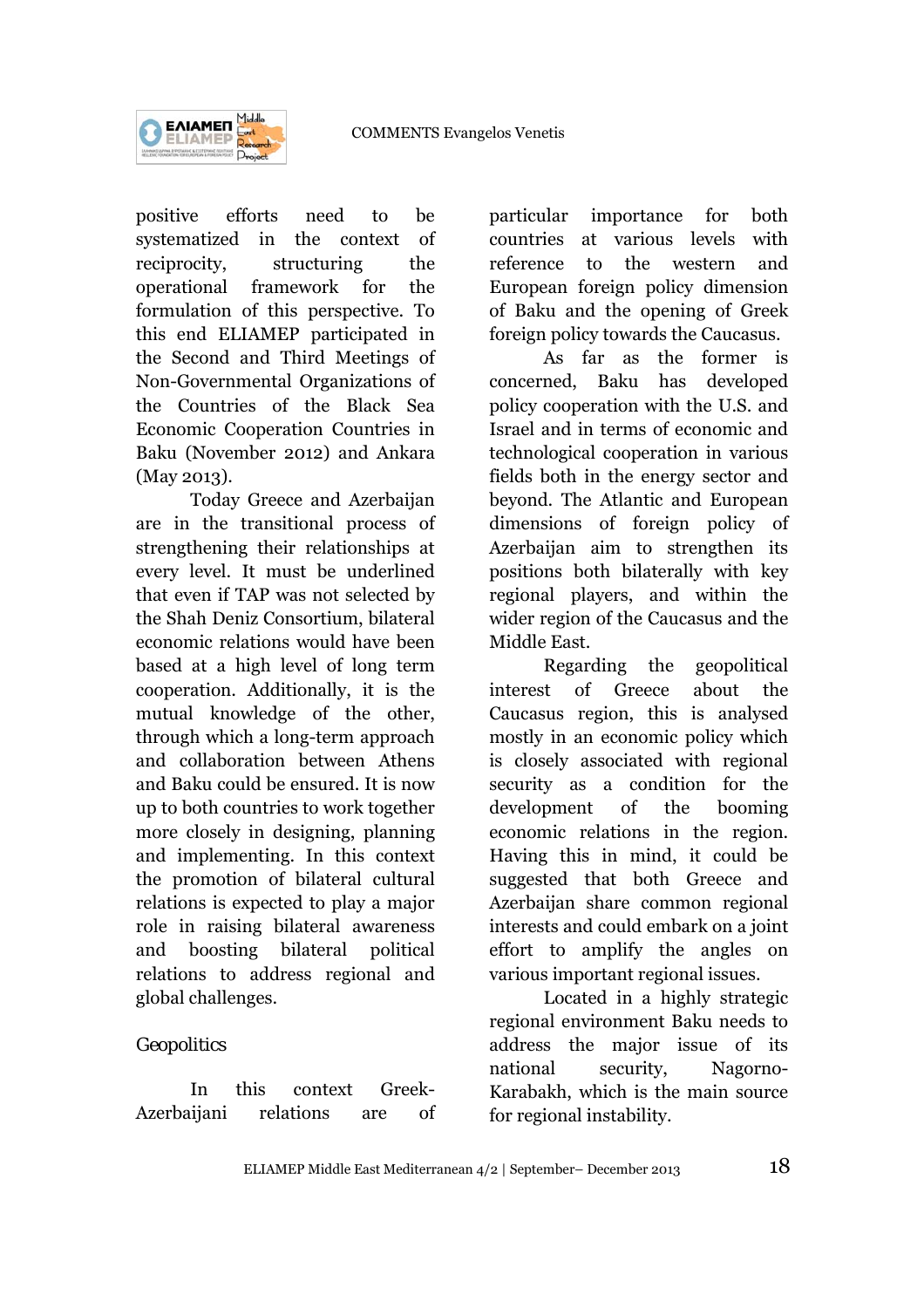

Azerbaijan believes that peaceful resolution of the Nagorno-Karabakh conflict within the framework of the resolutions of the UN Security Council, adopted in 1993 - on the basis of immediate, complete and unconditional withdrawal of Armenian armed forces from the occupied territories of Azerbaijan, respect for the sovereignty and territorial integrity of Azerbaijan and its internationally recognized borders - will not only bring peace to Azerbaijani-Armenian relations, but will also provide security and development to the wider Caucasus region.

In such a perspective and given the close relations between Greece and Armenia, Athens could contribute to exploring ways for minimizing the regional impact of the Nagorno-Karabakh conflict and establishing mutual trust and confidence between Baku and Yerevan.

Similarly the promotion of the geopolitical profile of Azerbaijan in the energy map of Europe through the TAP construction marks the beginning of a new era for the emerging role of Azerbaijan as a stabilizing economic power with political ramifications beyond the Caucasus, for instance in the Balkans and the Eastern Mediterranean. In this framework, given the positive status of bilateral relations that Azerbaijan enjoys with Turkey, Baku could play a constructive role in addressing differences on the Cyprus problem.

Generally, the bilateral cultural awareness can contribute to a balanced policy of Athens and Baku at regional and international level, thus forming the basis for promoting security in the Caucasus and beyond. The Greek-Azerbaijani ties are motivated by reciprocity, thus forming the geopolitical legacy for harmonious cooperation and focusing on security and development.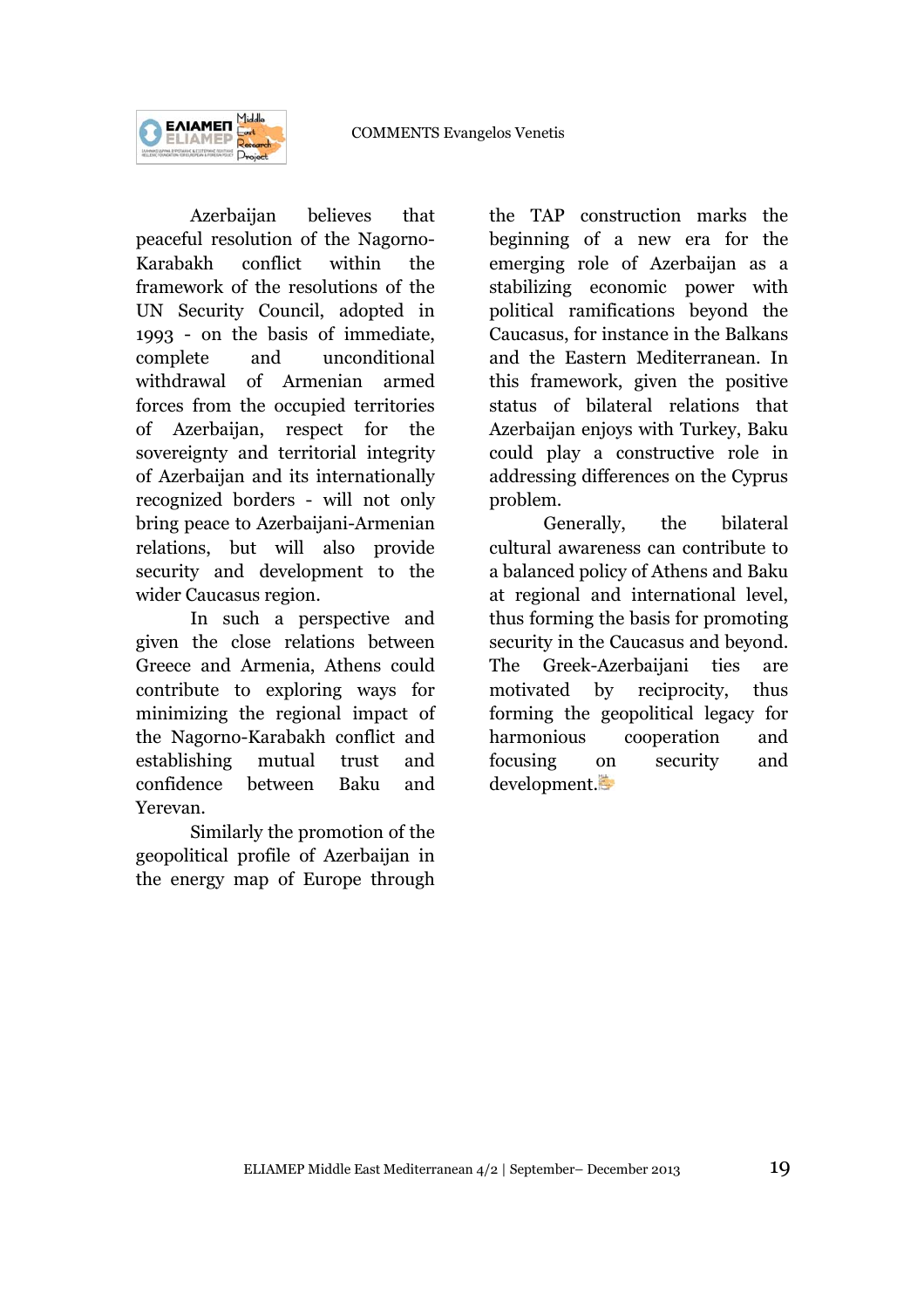



# **Focus on** *Azerbaijan*

Azerbaijan is building and further enhancing mutually beneficial relations with its neigbours and international organizations giving priority first and foremost to securing its national interests. The construction of natural gas pipeline under this project covering the period between 2015- 2018 will bring 320 million Euro to Greece and create 2700 new jobs. Greece can be more active diplomatically in terms of its involvement in conflict-solving process in the South Caucasus.

In this context, **Mr. Azay Guliyev**, Member of the Parliament of Azerbaijan, highlights key aspects of Azerbaijan's policy.

*Q: How do you see the perspectives of political and social- economic developments in Azerbaijan following recent presidential elections?* 

**A:** The citizens of Azerbaijan voted for *re-*election of Mr. Ilham Aliyev as President of the Republic of Azerbaijan in 9 October 2013 and thus expressed their full support for those activities, which encompass all spheres aimed at development and building in the country. Along with the important steps towards expanding partnership with Europe in the sphere of energy, President Ilham Aliyev also attaches special importance to the development of non-oil sector. New technological

parks are well under construction in Azerbaijan and our country gradually becomes exporter of manufacturing goods. In the period of recession in many European countries caused by global crisis, the momentum of development gained in Azerbaijan is the result of this successful economic policy. I am confident that by developing non-oil sector in near future Azerbaijan will be a developed nation with even more sustainable economy.

Policies aimed at continuing reforms launched in many spheres, in particular improving social wealth, organizing higher quality service for citizens, full eradication of negative cases have been declared by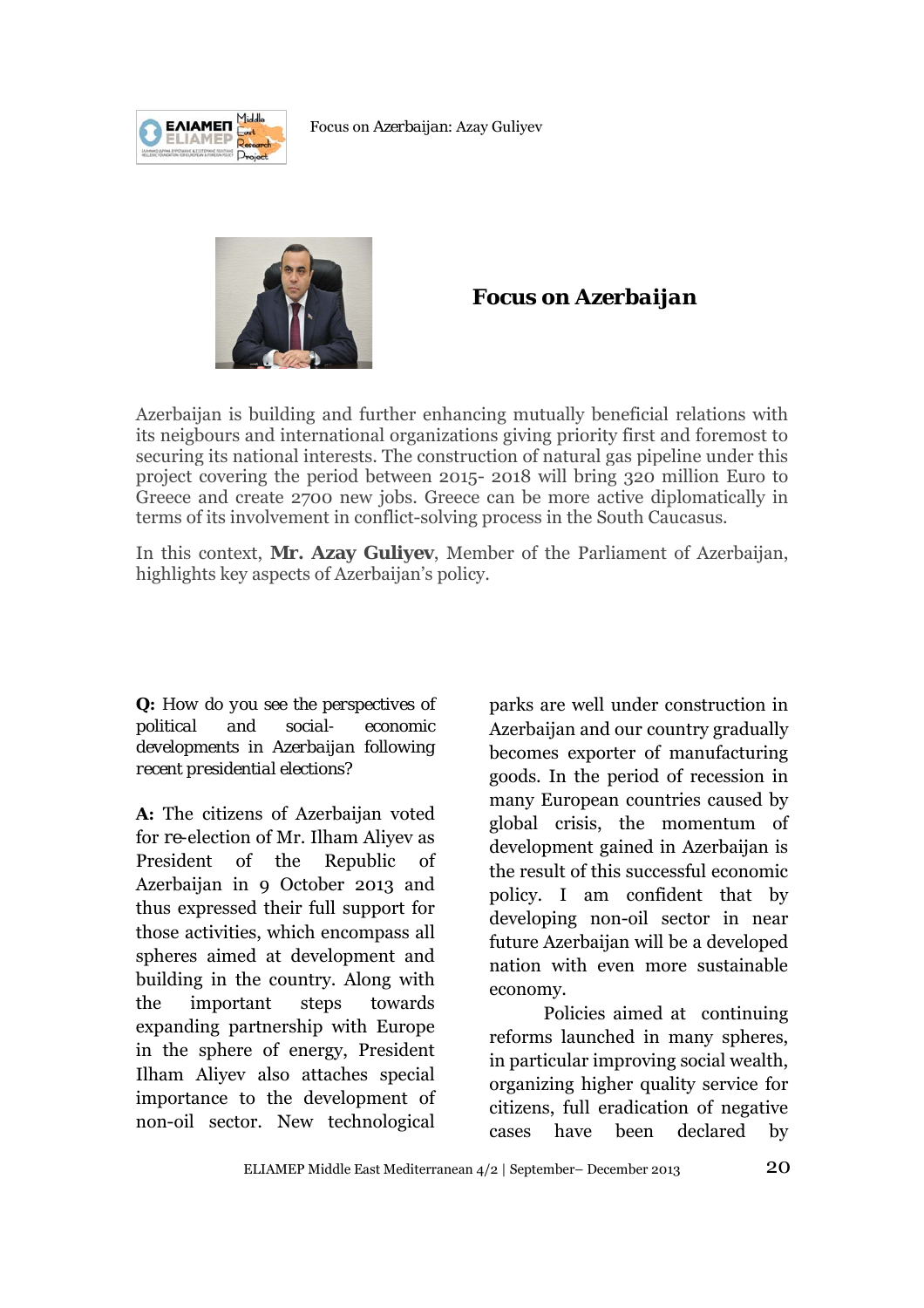

President Ilham Aliyev as major priorities for next 5 years. Among those priorities I would like to emphasize - full transition to the project "electronic government" and "ASAN" service, which has made more convenient most of the services provided by state bodies to population.

# *Q: Do you foresee any changes in the foreign policy priorities of Azerbaijan, especially with regard to EU?*

**A:** Azerbaijan is building and further enhancing mutually beneficial relations with its neigbours and international organizations giving priority first and foremost to securing its national interests. Our country has approved this policy for last two years as non-permanent member of the UN Security Council. There is close cooperation of Council of Europe and European Union with Azerbaijan in energy supply, human rights, democracy, humanitarian issues as well as in other spheres. We are interested in further expansion of our coopeation with the European instituions based on equal rights. Participation of President Ilham Aliyev in III Eastern Partnership Summit in Vilnius few days ago and the Visa Facilitation Agreement signed between Azerbaijan and European Union during the Summit can be considered as very important basics

for further enhancing our cooperation.

*Q: Given the ongoing TAP energy cooperation scheme between Baku and Athens, how do you view future bilateral political relations?* 

**A:** As you know Shahdeniz consortium has chosen Trans-Adriatic Pipeline (TAP) as the project for transporting Azerbaijan`s gas to Europe. We have to note that TAP project as continuation of Baku-Tbilisi-Erzurum South Caucasus gas pipeline project and Trans-Anatolian gas pipeline (TANAP) enables transporting gas produced in Shahdeniz-2 field to Italy and further Western Europe via Greece, Albania and Adriatic Sea. It is expected that this pipeline will transport initially 10 billion cubic metres of gas with and later approximately 20 billion cubic metres of gas. Transportation of Azerbaijan`s gas to Europe by this pipeline is planned in 2019.

Mostly limited capacities of energy supply which is strategic for energy security of nation obviously encourage European nations to search for alternative energy sources. From this perspective, cooperation with Azerbaijan which has proved itself as the reliable partner of Europe is in line with interest of countries in the region. As far as Greece is concerned, I have to underline that the choice made by Shahdeniz consortium in favour of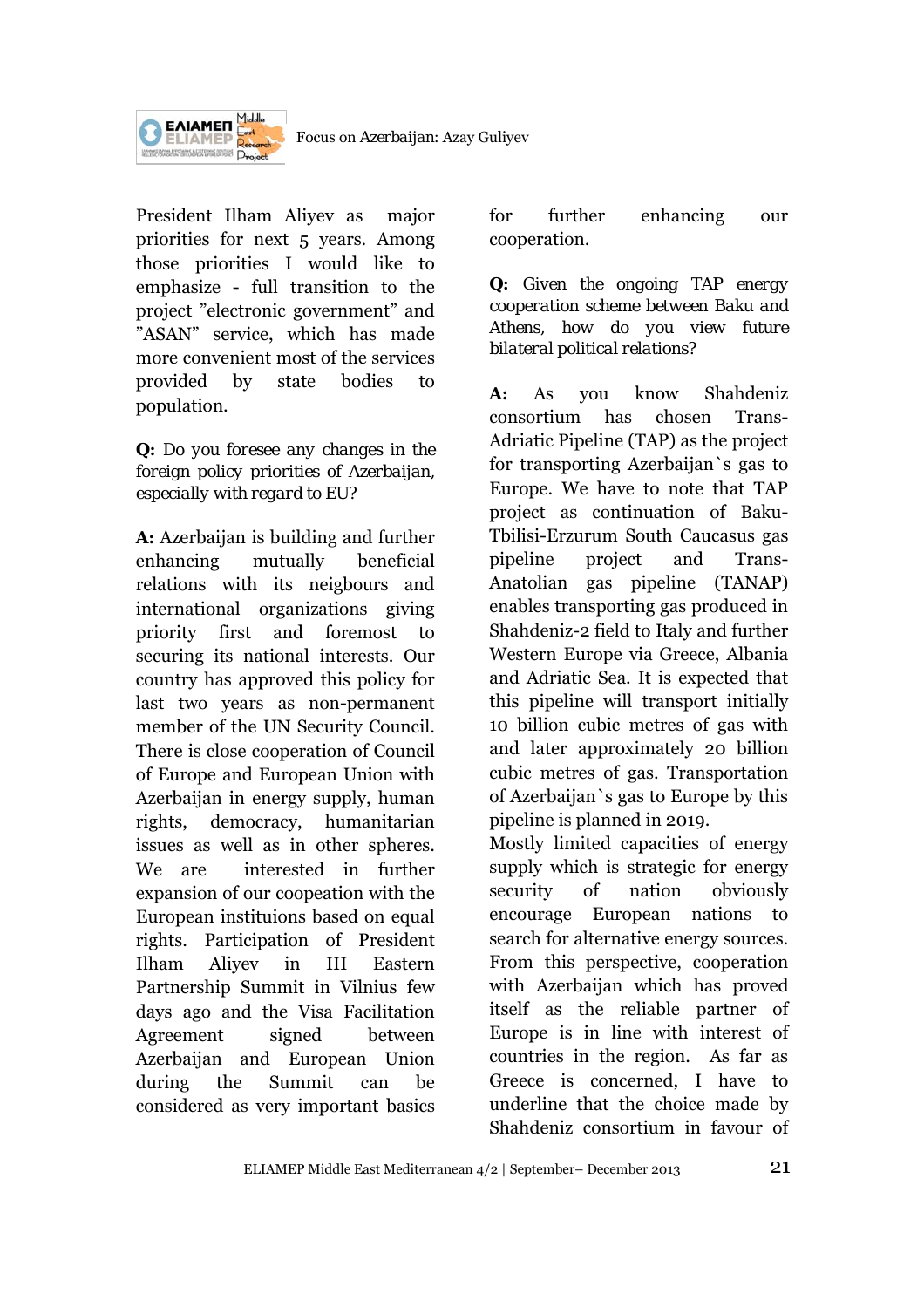

TAP project has very important implications for Greece. The construction of natural gas pipeline under this project covering the period between 2015- 2018 will bring 320 million Euro to Greece and create 2700 new jobs. Mr Christos Panagopoulos, Ambassador of Greece to Azerbaijan has characterized Azerbaijan as the most reliable ally of Europe in energy supply. Identifying TAP project as the issue of priority for Greece the Ambassador stressed that implementation of the project will give impetus to development of his country which suffers from hardships of economic crisis. All of these will play important role in upgrading political relations between two nations and undoubtedly can be considered as the basic for new and even strategic cooperation between Greece and Azerbaijan.

## *Q: What is the role of the cultures of Azerbaijan and Greece in the context of their flourishing ongoing bilateral relations?*

**A:** Globalization of culture implies synthesis of universal cultural values and emergence of their new shapes.Cultural relations are one of main components in the system of diplomatic relations. Currently cultural relations of Azerbaijan with international community have gained significant momentum both in terms of quality and quantity.

Main goal of this policy is improving mutual cultural relations and cooperation as well as building equal and mutually beneficiary partnerships.

The word "Greece" bares reminiscent of ancient Greek and Hellenic civilization. Ancient Greek culture had great impact on development of global civilization making enourmous contribution in all spheres. Currently cultural relations between Azerbaijan and Greece are gaining momentum and we are interested in this cooperation. It is also a very strong tool for bringing together our people, getting familiar each other as well as forhumanizing mutual contacts.

# *Q: Could tourism play a pivotal role in bilateral economic and culture relations?*

**A:** Our cooperation in various spheres represents great importance both for two countries, for the region as well as even for larger geographical area. As we know several steps have already been taken in recent history. Referring to talks and documents signed during quite frequent visits paid to Azerbaijan by Greek officials, I can state with confidence that the relations between Azerbaijan and Greece will further expand in future. Azerbaijan has big potential in non-energy sector. In this regard, tourism can be mentioned as a perspective sphere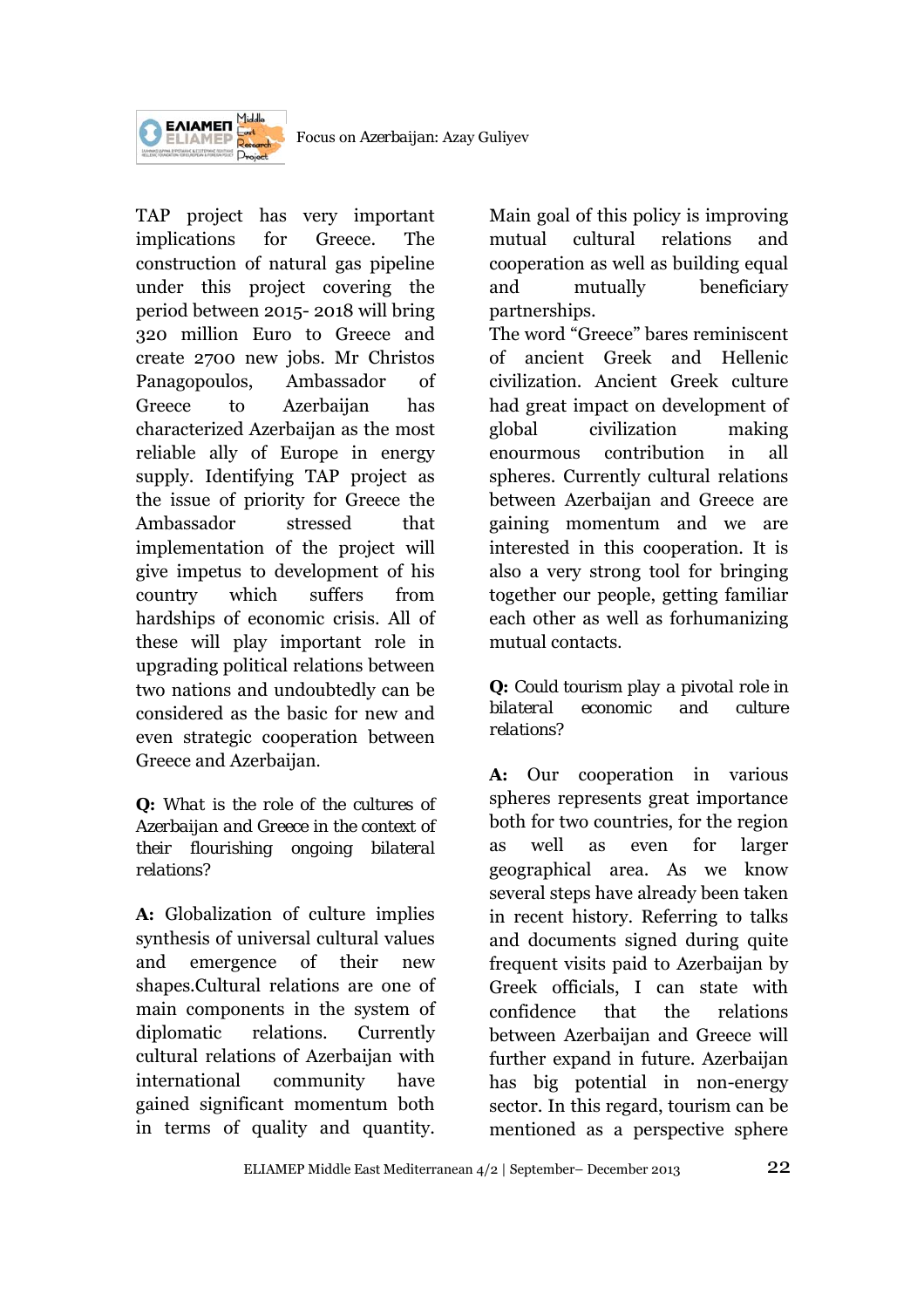

for cooperation. I think that there are many citizens of Azerbaijan who would like to see ancient Hellenic culture, to have personal experience of exciting environment of Ancient Ages by visiting the motherland of Homer. On the other hand, Azerbaijan with its Ancient and Medieval Ages monuments such as Gobustan scripts, Maiden Tower, Shirvanshah palace can attract attention of Greek tourists as well. Visitors can enjoy not only Azerbaijan`s great history but also its hospitality.

*Q: In the context of the NGO Black Sea Forum you have been quite instrumental in promoting regional cooperation and development. What is the main goal of your efforts in this regard?* 

**A:** The Black Sea region is critically important in the world geopolitical map. Despite close cooperation between governments and parliamentarians in the region, it is not the case as far as civil society institutions and NGOs are concerned. NGOs have great potential from perspectives of maintaining and developing peace and cooperation between peoples of the region, securing public support for international projects implemented by our states, further expanding contacts and cooperation between our peoples. Actually purpose for establishment of NGO Forum of the Black Sea Economic

Cooperation Organization was consolidating this potential fully in order to ensure that it works for interests of the region`s countries. I believe that we have managed to lay out a good foundation as we continue our activities aimed at achieving our goal.

### *Q: How do you view Greece's role in the Caucasus and the Black Sea?*

**A:** The Caucasus has been the region of geostrategic importance since the ancient times. Current problems existing in the South Caucasus as well as perspectives of cooperation have been among the issues most discussed by academicians, politicians, civil society institutions and media representatives for last 20 years from various aspects. Extremely serious security issues have emerged in the region since the disintegration of Soviet Union as Nagorno-Karabakh, South Ossetia and Abkhaziya conflicts represent challenge for us still waiting for just solution.

Armenia has yet failed to implement so far four UN Security Council resolutions on unconditional withdrawal of all occupying forces from Nagorno-Karabakh and 7 surrounding districts, as well as documents of the same content adopted by PACE, OSCE PA and European Parliament. From this perspective, Greece has big responsibility as the member of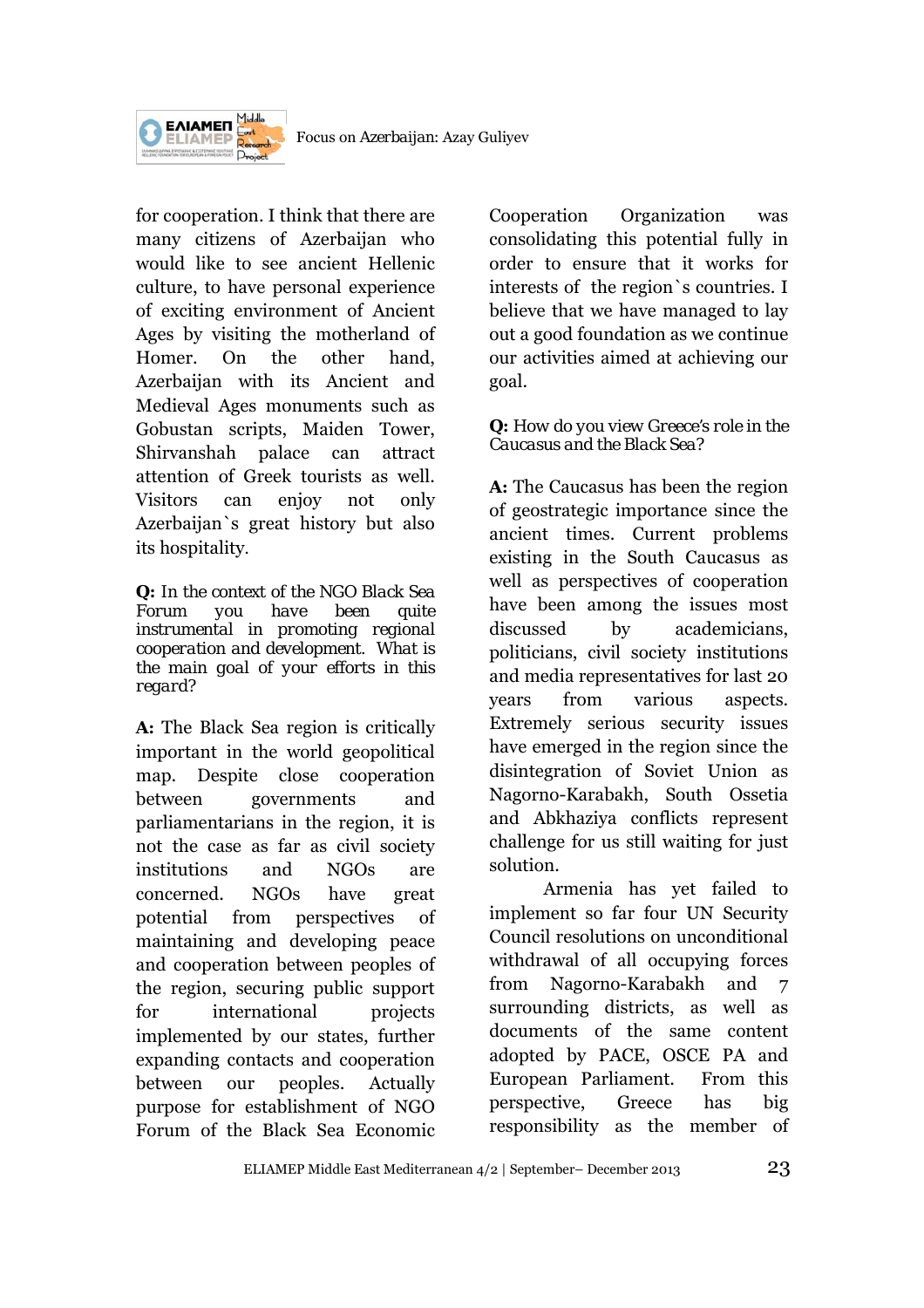Focus on *Azerbaijan*: Azay Guliyev



European Union. Along with participation in major international projects of the region, certain contribution should be made in resolving problems as well. Stability and security are two most important factors for economic development.

Greece must be more active diplomatically in terms of its involvement in conflict-solving process in the South Caucasus. It is true that European Union carries out programmes within Eastern Partnership aimed at protecting democracy and human rights, building market economy, securing social equality and stability in South Caucasus. Meanwhile one of its main goals should be assistance in resolving regional conflicts because settlement of conflicts existing between nations of this region is in line with strategic interests of Europe. I hope that Greece will put maximum efforts in this direction becoming more active participant in the process of resolution of these problems which are serious threats for the region.

*Q: Do you have optimistic view with regard to solution of Nagorno-Karabakh conflict for a short period of time?* 

**A:** With your permission I will have to make changes to your question. It is not simply solution of Nagorno-Karabakh conflict rather just solution. In reality Armenia has

occupied certain territory of Azerbaijan and under this circumstance just solution means unconditional withdrawal of the aggressor from the occupied territory of Azerbaijan. The international community should be seriously concerned about ongoing occupation of Nagorno-Karabakh region and 7 adhering districts resulted in 1.3 million internally displaced persons from those territories.

Mediation efforts by respectiveinternational organizations and states have been stalled due to non-constructive position of Yerevan. Armenia is not willing to liberate the occupied territories and even initiate new territorial claims against Azerbaijan.

In general terms, I think that Armenia-Azerbaijan Nagorno-Karabakh conflict can be resolved by three ways. The first way of solution means peace talks and resolution of the conflict by Armenia and Azerbaijan based on international legislation and on international documents adopted in connection with the conflict. The second way of solution includes pressure on the aggressor by international organizations and in case of necessity even imposing political and economic sanctions by those organizations. And the third way of solution is military operation as the relevant article of the UN Charter provides legal basis for that.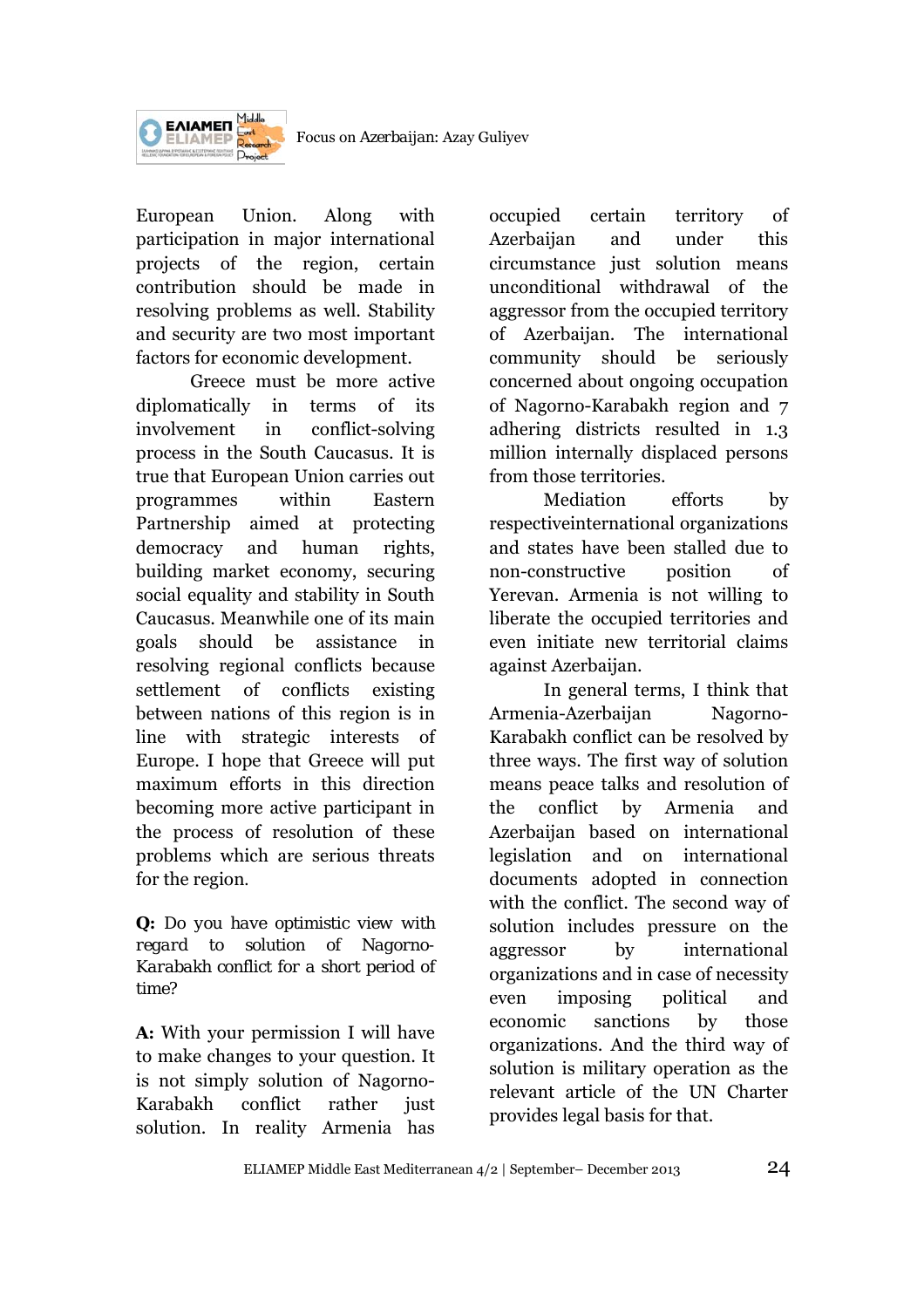Focus on *Azerbaijan*: Azay Guliyev



Azerbaijan has participated in peace talks for last 20 years demonstrating great patience and desire to resolve the problem peacefully. It all happens despite the fact that the territory of Azerbaijan is still under aggression and IDPs can't return home. Regretfully, Armenia does not react adequately to this goodwill of our country. What one can expect from our side if peace talks have failed to yield any positive result?

### *Q: How could Europe and Greece play a constructive role in this regard?*

**A:** The European Union and Greece as one of its member can do a lot for settlement of this conflict. First of all, European Union should cooperate more actively with OSCE Minsk group and with Co-chairs. I believe that we have to put an end to the monopoly of the USA, Russia and France as Co-chairs by adding European Union and Turkey as new Co-chairs. Greece can also make contribution to peaceful solution of this conflict. Considering traditionally close relations of Greece with Armenia, as well as recently established strategic cooperation relations between your country and Azerbaijan, we can rethink your new role in conflict-solving process.

*Q: How could the Shusha issue contribute to improving the prospects* 

### *for resolving the Nagorno Karabagh crisis?*

**A:** Shusha is not simply a town, but used to be a foundation in terms of its role in developmentof our culture, science and fine art. Shusha has always been considered as the pearl and the conservatory of the Caucasus. 21 years have passed since occupation of Shusha - the historically marked cultural center of Azerbaijan. Shusha- the town of the Republic of Azerbaijan was occupied by the Armenian armed forces in 8 May 1992. When Shusha with the territory of 289 square kilometres was occupied by the Armenian armed forces in 8 May 1992, 24.900 people lived there. As the result of agression against the town 193 local civilians were killed, 102 persons were disabled. Armenia destroyed and looted the museum of history of Shusha with about 5000 expositions, the branch of state carpet museum and folk applied art museum, state museum of Karabakh history, as well as Lachin Aghaoghlan temple, paleolit age Azikh cave of Paleozoic Era, which is the archeological monument of global importance, Askaran tower in Khojali, Kalbajar museum of history and other cultural centers, unique expositions of picture galleries and manuscripts, libraries, sacred temples and mosques. Before invasion and occupation by Tsar Russia, Shusha was the headquarter of Karabagh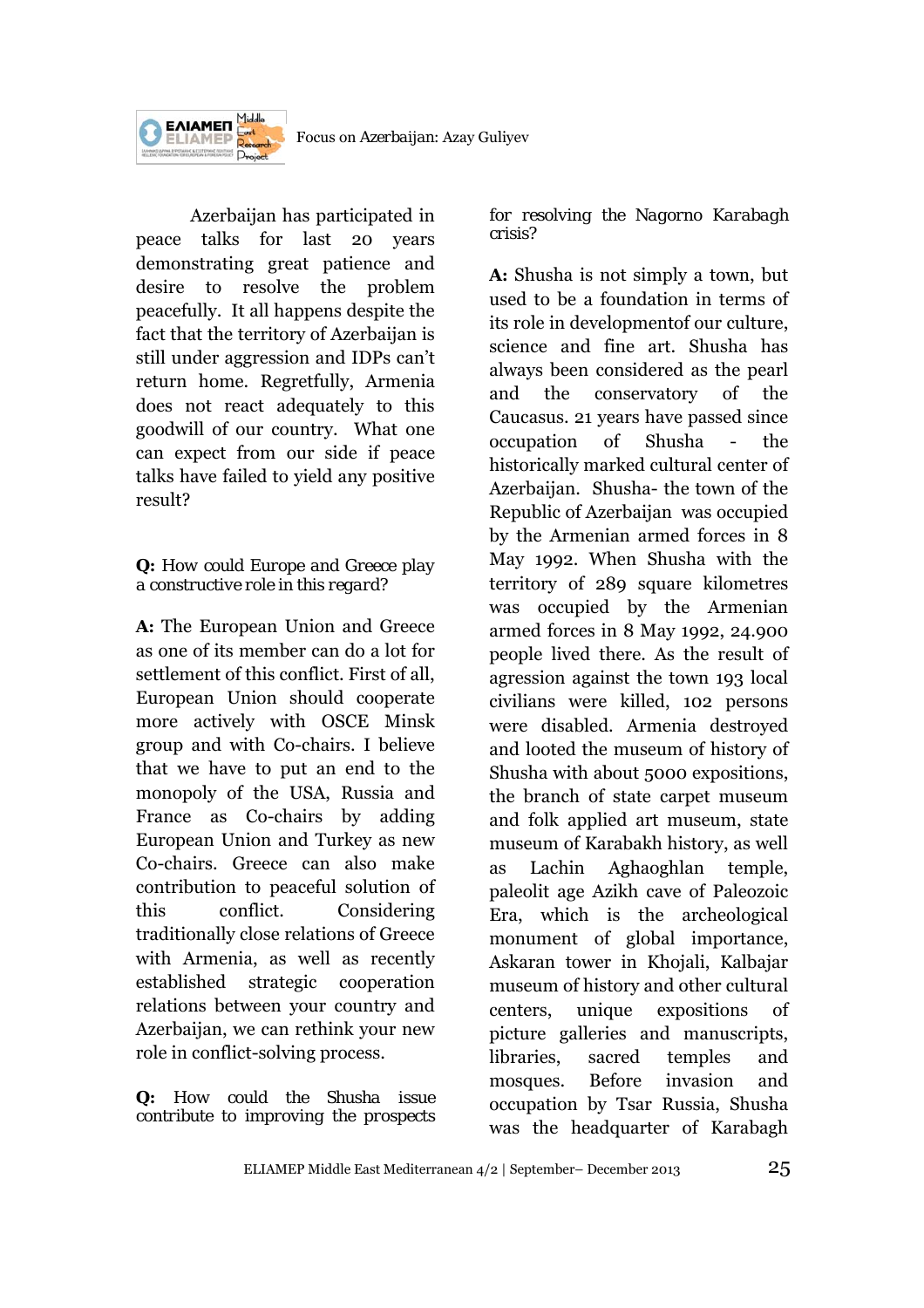

khan and the administrative center of the Khanate. This town played critically important role in the history of statehood of Azerbaijan, in its socio-economic and culturalpolitical life. Liberation of Shusha can lay out a good foundation for overall settlement of the conflict. Therefore the NGOs of Azerbaijan

have launched an international campaign under the name "Liberation for Shusha" since last year. Today many NGOs from all over the world have joined this campaign. We would like to see our colleagues from Greece supporting this humanistic action.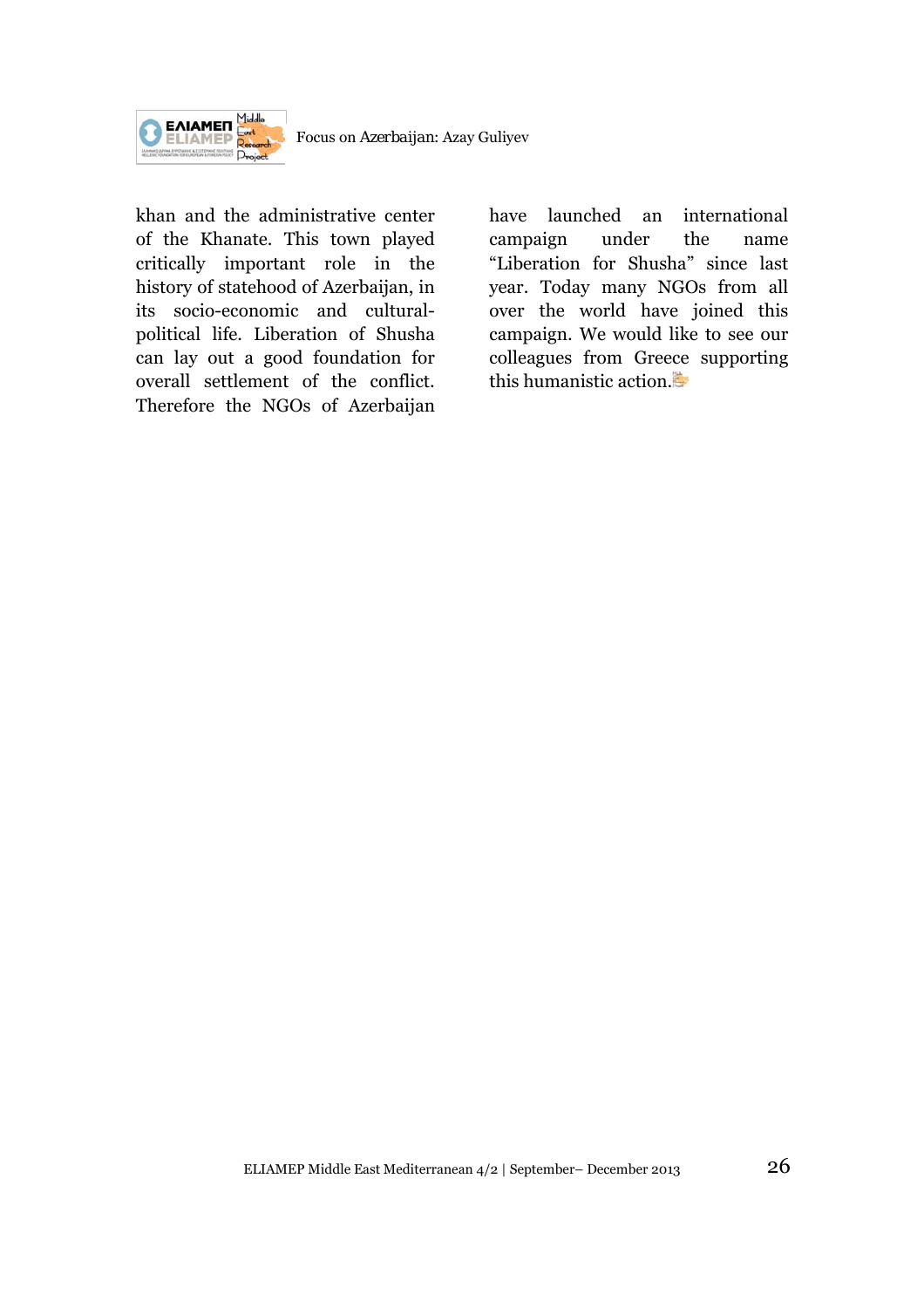

MONITORING THE MIDDLE EAST

# **Monitoring the Middle East**

#### **Afghanistan**

#### **Deterioration of Afghan security by 2017** (30, Dec. 2013)

The US National Intelligence Estimate Report mentions that Afghanistan might fall into chaos if Kabul refuses to sign the Bilateral Security Agreement (BSA) that allows the US forces to remain in Afghanistan beyond the planned 2014 pullout.

#### **Afghanistan frees 500 Taliban prisoners** (24, Dec. 2013)

Afghan security sources said at least 536 Taliban militants including several Pakistani nationals and close aides of the Taliban fugitive leader Mullah Omar, were released on presidential decrees and on the request of the Afghan high peace council to assist peace process in the war-torn country.

#### **Bahrain**

#### **Leader arrest condemned by Bahrain opposition** (29 Dec., 2013)

Bahraini opposition parties have condemned the Al Khalifa regime's arrest of Sheikh Ali Salman, the head of the main opposition group, al-Wefaq National Islamic Society, in the Persian Gulf kingdom, targeting political activism and the freedom of expression and opinion in the kingdom.

*Comment: The crisis in Bahrain has been on going for almost three years.* 

#### **Cyprus**

#### **The Cyprus-Israel Maritime Borders** (19 Dec., 2013)

Τhe agreement between Israel and Cyprus regarding its maritime border and the EEZ for offshore activities was incorporated in Israeli law. The Israeli Ministry of Justice of the country distributed on 17/12 a memorandum entitled "Law on maritime zones."

#### **Egypt**

#### **Egypt's main opposition coalition boycotts election** (31 Dec, 2013)

Suspected militants have blown up a pipeline in Egypt's Central Sinai Peninsula feeding an industrial area in the volatile peninsula. No injuries were reported.

#### **Mansoura Police Headquarters attack** (24 Dec., 2013)

More than 15 people were killed in an attack against police headquarters in Mansoura a provincial capital 110 kilometers (70 miles) north of Cairo. A day later, a group calling itself Ansar Bait al-Maqdis took responsibility for the assault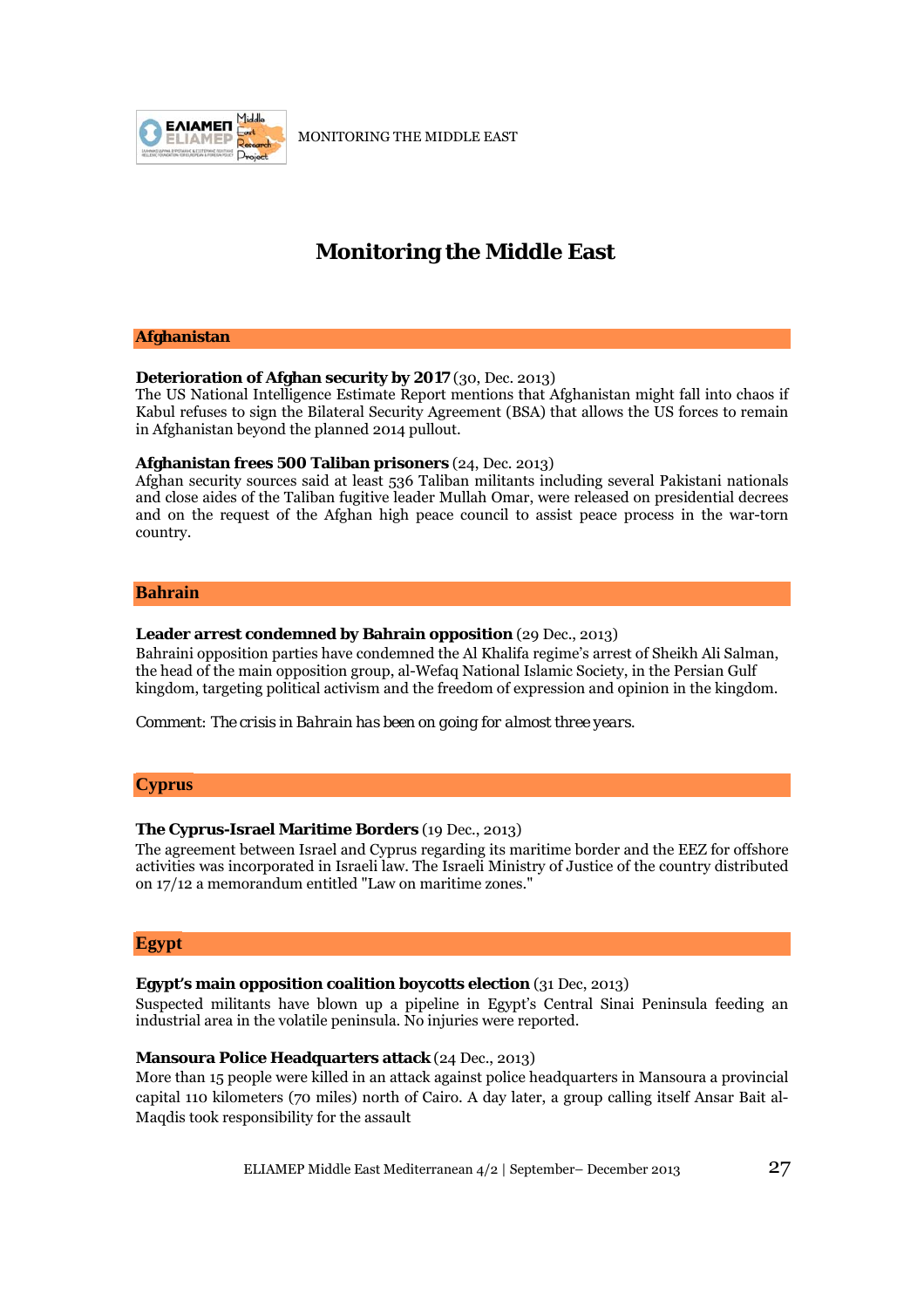

*Comment: The lack of security in Egypt is deteriorating.* 

#### **Iran**

#### **Kidnapped Iranian diplomat in Yemen safe** (31 Dec., 2013)

A diplomatic delegation has been dispatched to Yemen to investigate the fate of Nour Ahmad Nikbakht, the kidnapped administrative staff member at the Iranian Embassy in the Yemeni capital Sana'a who was abducted on July 21 2013.

#### **Geneva interim agreement on Iranian nuclear programme signed** (24 Nov., 2013)

The agreement sets a six-month time frame for a more comprehensive follow-up agreement between Iran and the P5+1 negotiators to formalize Iran's nuclear relationship with the world. All uranium enriched beyond 5% will either be diluted or converted to uranium oxide. No new uranium at the 3.5% enrichment level will be added to Iran's current stock. No new centrifuges will be installed or prepared for installation. 50% of the centrifuges at the Natanz enrichment facility and 75% at the Fordow enrichment facility will be left inoperable. Iran will not use its advanced IR-2 centrifuges for enrichment. Iran will not develop any new uranium enrichment or nuclear reprocessing facilities. No fuel will be produced, tested, or transferred to the Arak nuclear power plant. In addition, Iran will share design details of the reactor. The IAEA will be granted daily access to Natanz and Fordow, with certain sites monitored by 24-hour cameras. The IAEA will also have access to Iran's uranium mines and centrifuge production facilities. Iran will address IAEA questions related to possible military dimensions of the nuclear program and provide data expected as part of an Additional Protocol. In exchange, Iran will receive relief from sanctions of approximately US\$7 billion ( $E4.3$  billion) and no additional sanctions will be imposed.

#### **Iraq**

#### **The Anbar province unrest** (31 Dec., 2013)

Reports said al-Qaeda-linked militants controlled parts of the city of Fallujah. Iraqi security forces and local tribesmen have started a sweeping operation against militants linked to the al-Qaeda terrorist group in the western province of Anbar.

#### **Kuwait**

#### **Kuwait after higher level of cooperation with Nigeria** (24 Dec., 2013)

Kuwait Chamber of Commerce and Industry (KCCI) aspire to lift the long-time political-social ties with Nigeria to a new level for cementing commercial and economic bonds.

#### **Lebanon**

#### **Saudi donation to Lebanon's army** (29 Dec., 2013)

Saudi Arabia has pledged \$3 billion for the Lebanese army to buy equipment from France.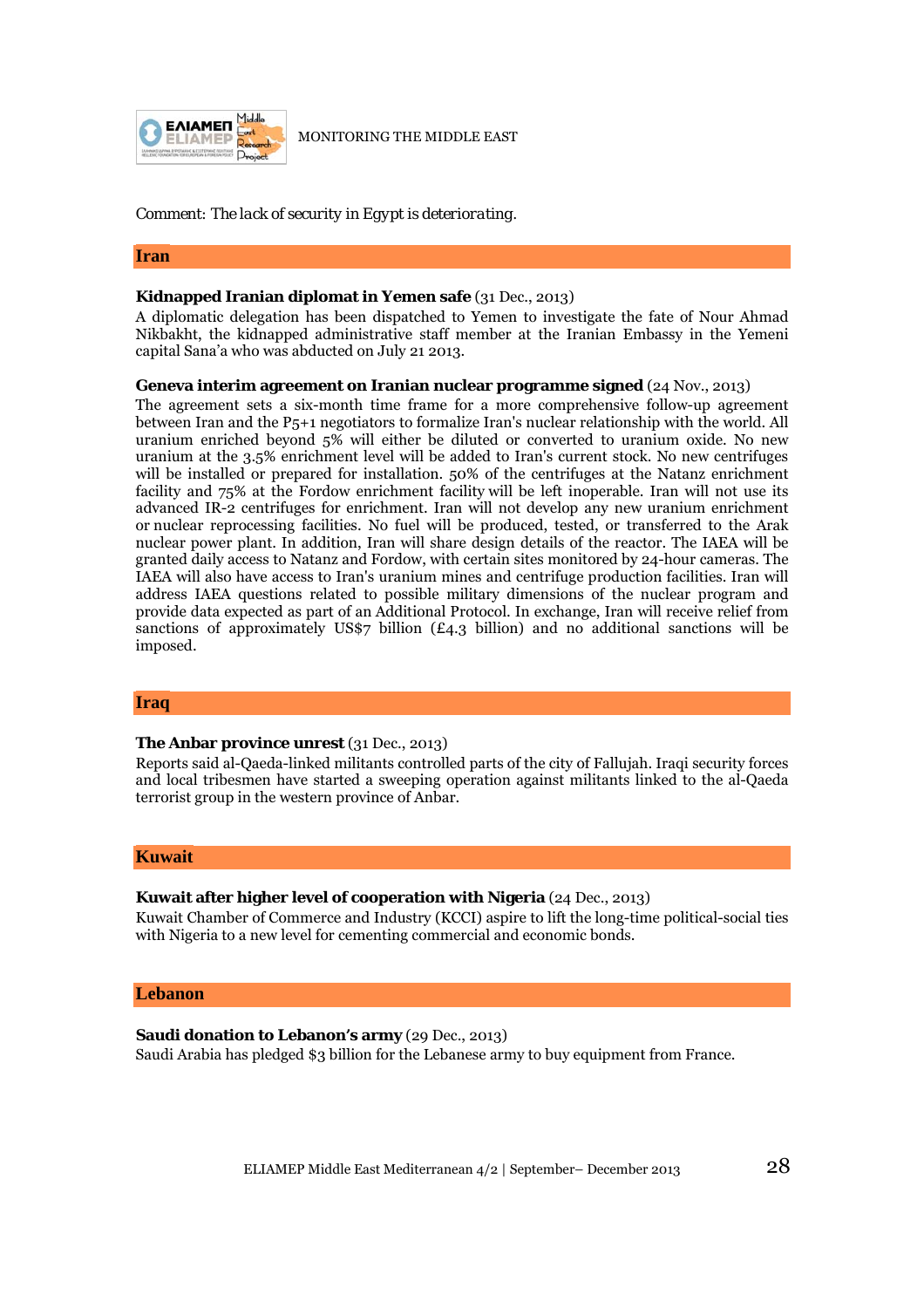

MONITORING THE MIDDLE EAST

#### **Libya**

#### **Libya releases four US military personnel** (28 Dec., 2013)

The Libyan government has released four US military personnel accused of carrying weapons in the west of the country. Libyan officials said on Saturday that the four were detained for several hours after part of their convoy failed to stop at a checkpoint near the town of Sabratha and was found to be carrying weapons.

#### **Palestine - Israel**

#### **Fatah condemns Jordan valley bill** (30 Dec., 2013)

The Palestinian Fatah movement has condemned approval of proposed legislation by Israeli cabinet ministers for annexing the Jordan Valley region of the occupied West Bank. Fatah issued a statement on Sunday, calling the decision by the ministerial committee "null and void" and a "crime against humanity."

#### **Qatar**

#### **Qatar set to boost LNG sales as gas trades at seven year high** (24 Dec., 2013)

Qatar is poised to boost contracted liquefied natural gas exports to Europe by the most in five years as prices in the region are at their highest since 2006.

#### **Saudi Arabia**

#### **French president in Riyadh** (29 Dec., 2013)

French President Francois Hollande has met with Saudi King Abdullah bin Abdulaziz Al Saud in Riyadh to discuss Paris-Riyadh financial ties and latest developments in the Middle East.

#### **Somalia**

#### **Mogadishu blasts kill 11** (31 Dec., 2013)

At least 11 people have been killed and 17 others wounded in three bomb blasts that hit the Somali capital Mogadishu. The attacks were carried out late on Wednesday near Jazeera hotel, which is located in a heavily fortified district and is popular with government officials. No group has claimed responsibility, but al-Shabab has carried out similar attacks in Mogadishu over the past years.

#### **Syria**

#### **International flotilla ready to remove Syria chemical arsenal** (30 Dec., 2013)

A Danish-Norwegian flotilla is conducting emergency rescue exercises off the southern coast of Cyprus to prepare for moving Syria's chemical weapons to a designated site for destruction.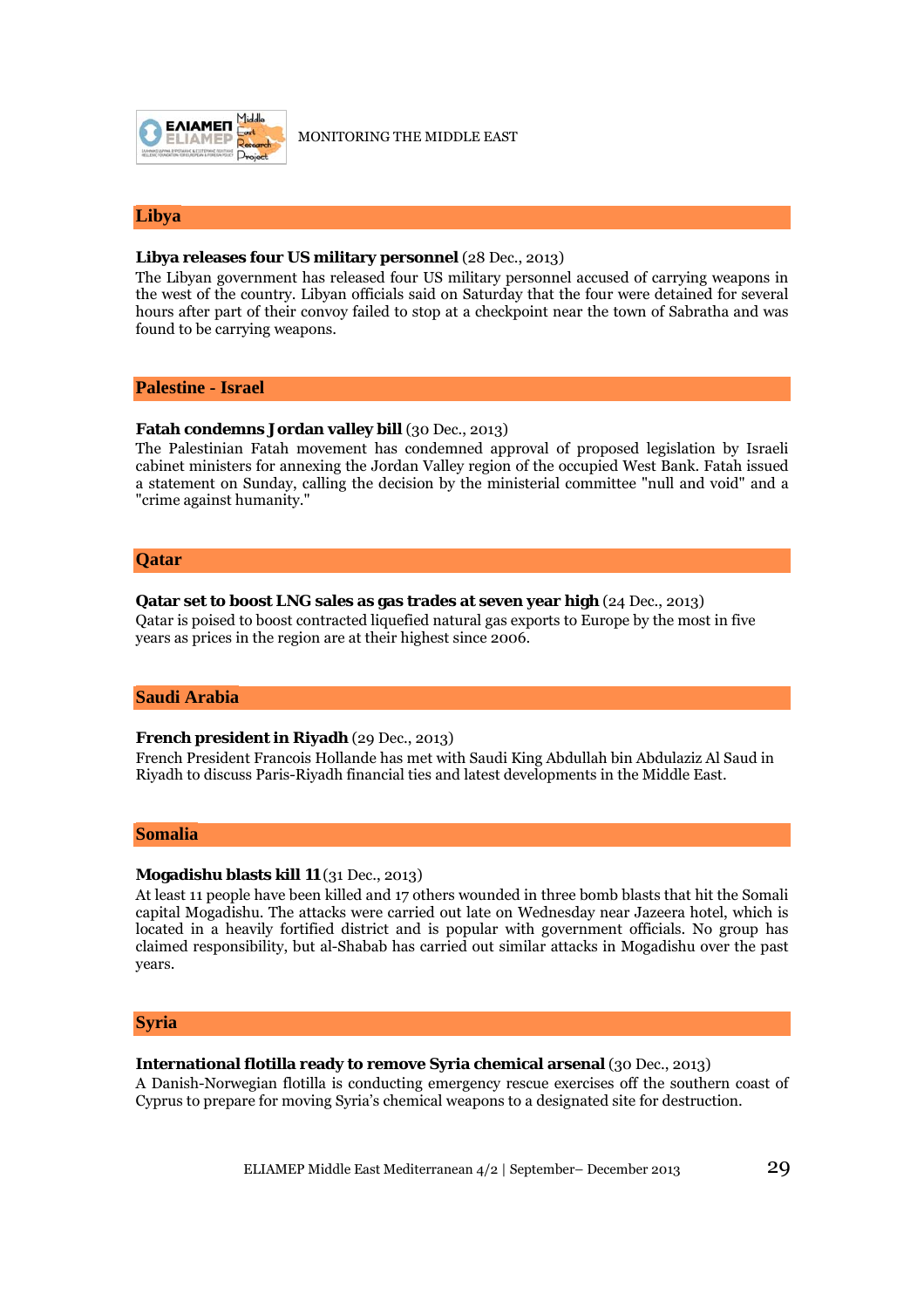

#### **Tunisia**

#### **Tunisia assembly vote on new constitution** (31 Dec., 2013)

Tunisia's national assembly has started voting on the country's long-delayed new constitution. On Friday, the majority of the lawmakers approved the title of the charter named "Constitution of the Republic of Tunisia, which is to be voted on article by article. Some 175 lawmakers out of 184 MPs present voted in favor, while five voted against and two abstained. The new constitution could end the impasse between Tunisia's divided political factions. Tunisia's constitution is set to be ratified by Jan. 14.

#### **Turkey**

#### **Erdogan criticizes the judiciary over graft probe** (28 Dec., 2013)

Turkish Prime Minister Recep Tayyip Erdogan has criticized the judiciary as a high-level graft probe has shaken his government and prompted a new wave of anti-government demonstrations. Erdogan once again described the corruption investigation as a "very serious smear campaign" against his government.

#### **Yemen**

#### **Tribesmen bomb major oil pipeline in Yemen** (26 Dec., 2013)

Tribesmen in Yemen have bombed the country's main oil pipeline in the central oil-producing province of Ma'arib, interrupting the flow of oil there. The attack halted oil flows from the Ma'arib fields to the Ras Isa oil terminal on the Red Sea, the officials also said, adding that it will take several days to repair the pipeline and resume crude pumping.